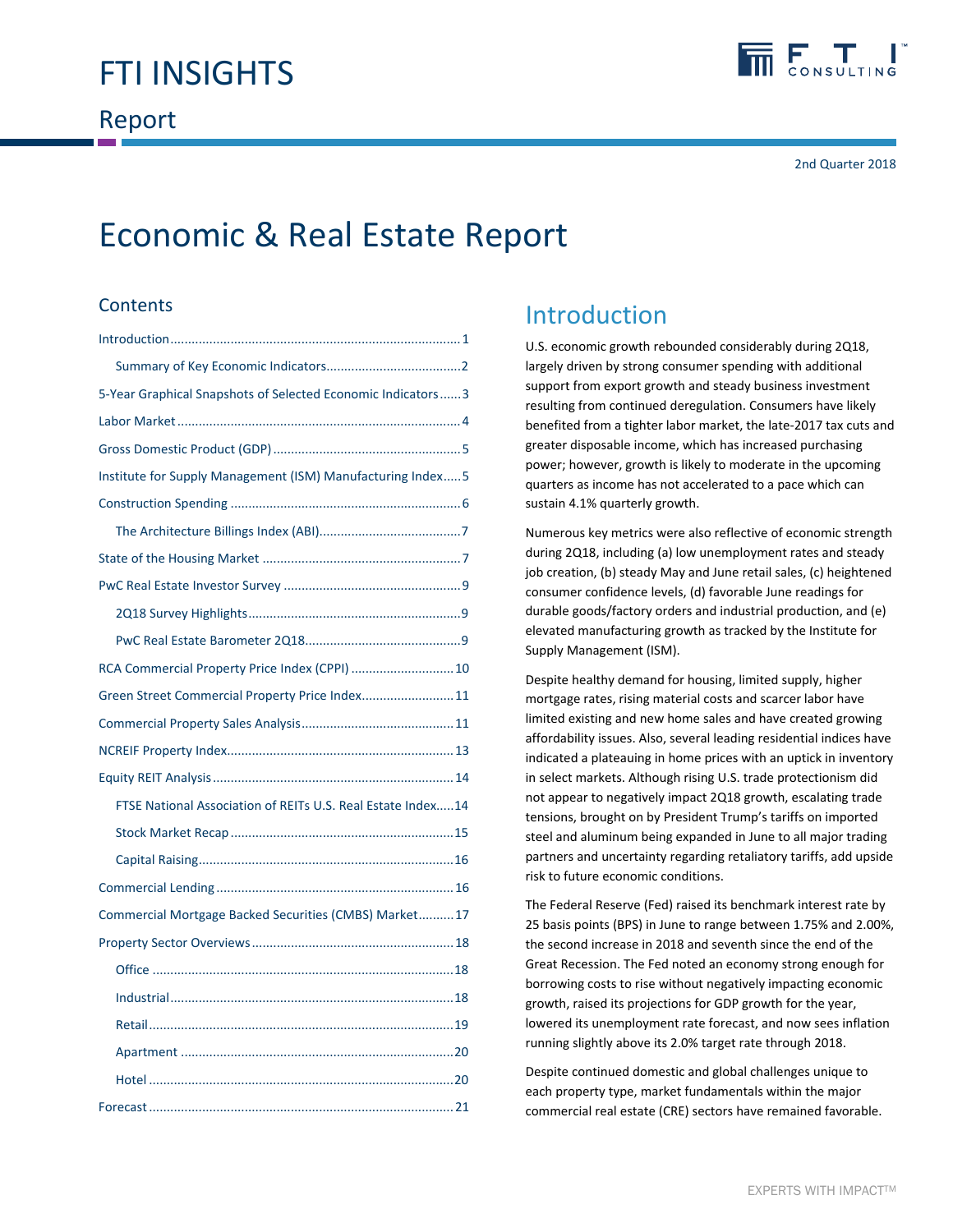<span id="page-1-0"></span>Investor sales activity during the first half of the year improved slightly year‐over‐year (YoY), and data and analysis from leading real estate indices, including NCREIF, CoStar, Green Street and RCA, were indicative of moderating price growth with considerable variations by sector and property niche. Generally, gains within the industrial sector were the strongest.

Real estate debt market conditions were generally positive. During the first half of 2018, commercial mortgage‐backed securities (CMBS) issuances increased YoY while CMBS delinquencies fell to historically low levels. The Fed reported that there was little change in overall CRE lending standards. Although YoY capital raising by REITs fell, three new equity REIT initial public offerings (IPOs) were brought to market early in 2018.

## Summary of Key Economic Indicators

- **GDP Growth Escalates** The advance estimate showed that 2Q18 U.S. GDP increased at a 4.1% seasonally adjusted annualized rate, up from 2.2% in 1Q18.
- **An Uptick in Unemployment Rate.** An influx of workers back into the labor force resulted in a 20 BPS increase in the unemployment rate to 4.0%.
- **Job Openings Linger Near Record Highs.** In June, there were more available jobs than unemployed people for the third consecutive month. Job openings held near a record high (6.7 million) and the job openings rate was unchanged at 4.3%. The quit rate remained at 2.3%, matching the highest level since 2007, which economists view as a measure of job market confidence.
- **Employment Cost Index (ECI) Surges**. Total employment costs, including wages and benefits, increased 0.6% in 2Q18. Benefits increased 0.9% in 2Q18, the largest advance in four years. Total compensation improved 2.8% over the past 12 months, the strongest growth in nearly a decade. Low unemployment is creating upward pressure on labor costs as more firms find it increasingly difficult to find skilled workers.
- **Small Business Optimism Declines.** According to the NFIB Small Business Optimism Index, small business confidence fell slightly in June but still lingered near an all-time high. Owners reported generally strong sales and are planning to invest in additional inventories. During 2Q18, the net share of businesses reporting higher sales averaged the highest level since 1995. The biggest concerns were the availability of qualified labor and compensation increases.
- **Consumer Confidence Declines.** As measured by the Conference Board and the University of Michigan Index, confidence retreated during June but remains at elevated levels.
- **Dodge Momentum Index (DMI) Increases**. The June DMI increased by 1.3 points to a new cycle high. The latest gain was driven by escalating demand for commercial projects and the continued rise in institutional spending. The index has risen 27.4 points in the past year on a three-month moving average basis, the sharpest ascent since April 2007.
- **The Leading Economic Index (LEI) Increases**. In June, the LEI increased 0.5%, following no change in May. There was broad‐based growth across the indicators, signaling sustained growth in the U.S. economy.
- **Strong Retail Sales.** Following an upwardly revised gain of 1.3% in May, retail sales increased 0.5% in June. YoY, retail sales increased 4.5%. The latest gain was driven by strong vehicle sales and higher gas prices. Eight of the 13 retail categories increased as consumers spent more on building materials, personal care and food. During 2Q18, retail sales increased 5.9% YoY as it was speculated that tax cuts fueled robust consumer demand. Non‐store retailer sales jumped 1.3% in June, the largest gain since May 2017.
- **Consumer Inflation Rises**. Although the June headline Consumer Price Index (CPI) increased just 0.1% due to falling utility prices and declining hotel prices, the broader trend showed an escalation in prices. In the 12 months through June, the CPI increased 2.9%, the most since 2012. Core inflation, which strips out food and energy prices, increased 2.3% during this period, the largest gain since January 2017.
- **Industrial Production Rises.** U.S. industrial output increased 0.6% in June from May's 0.5% decline. The growth was driven by a 7.8% increase in motor vehicle production, which helped support a 0.8% increase in manufacturing output. Industrial production increased at a 6.0% annualized rate during 2Q18, up from 2.4% during the prior quarter.
- **Durable Goods Orders Increase.** Although U.S. durable goods orders increased 1.0% in June, the gain was below expectations for a 3.0% increase. Orders increased 4.3% for non‐defense aircraft and 2.2% for transportation equipment. Excluding transportation orders, durable goods orders rose by 0.4% in June.
- **Factory Orders Rise.** Representing the fourth increase during the past five months, June factory orders rose 0.7%, driven by robust demand for transportation and electrical equipment and appliances. YoY, orders increased 8.0%.
- **ISM Nonmanufacturing Index Increases.** June growth within the service sector index escalated, primarily due to strengthening business activity and new orders. Of concern, it was reported that price pressures and supply constraints continue growing and the employment index fell.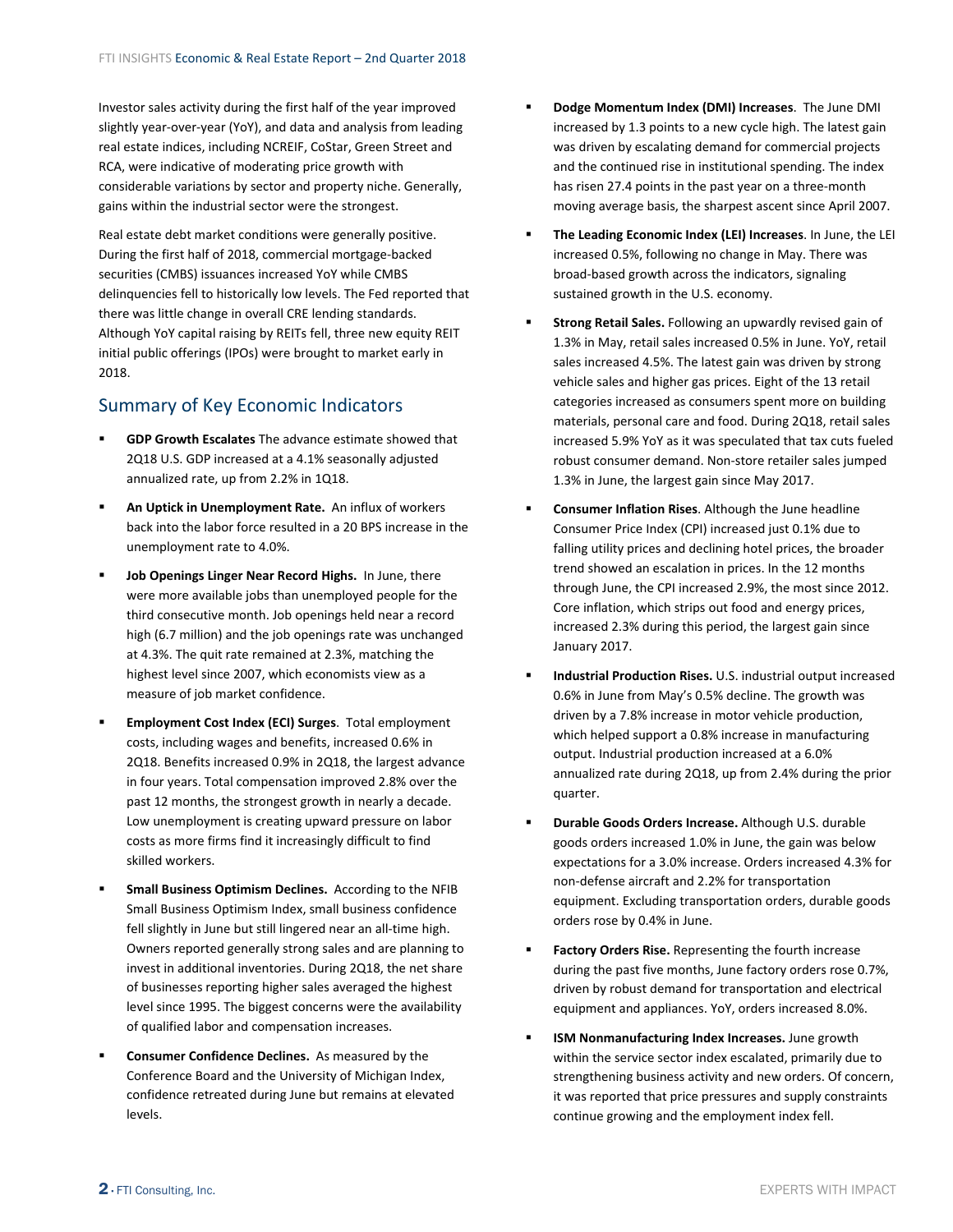## <span id="page-2-0"></span>5‐Year Graphical Snapshots of Selected Economic Indicators

The following charts depict historical trends for several key economic indicators.

#### Effective Federal Funds Rate

#### **Historical and Current Figures**



Source: St. Louis Federal Reserve Board

#### Inflation ‐ All Urban Consumers – (CPI‐U)

#### **Historical and Current Figures (YoY)**



Source: St. Louis Federal Reserve Board

#### 10‐Yr Treasury Rates



#### **Historical and Current Figures**

#### Trade Weighted U.S. Dollar Index (DTWEXB)

#### **U.S. Dollar Value Against Major U.S. Trading Partners**



Source: St. Louis Federal Reserve Board

### West Texas Intermediate (WTI) Crude Oil Prices

**Price Per Barrel**



Source: St. Louis Federal Reserve Board

#### Dow Jones and S&P 500 Averages

#### **Historical and Current Figures (Closing Average for Day)**



Source: Yahoo Finance

Source: St. Louis Federal Reserve Board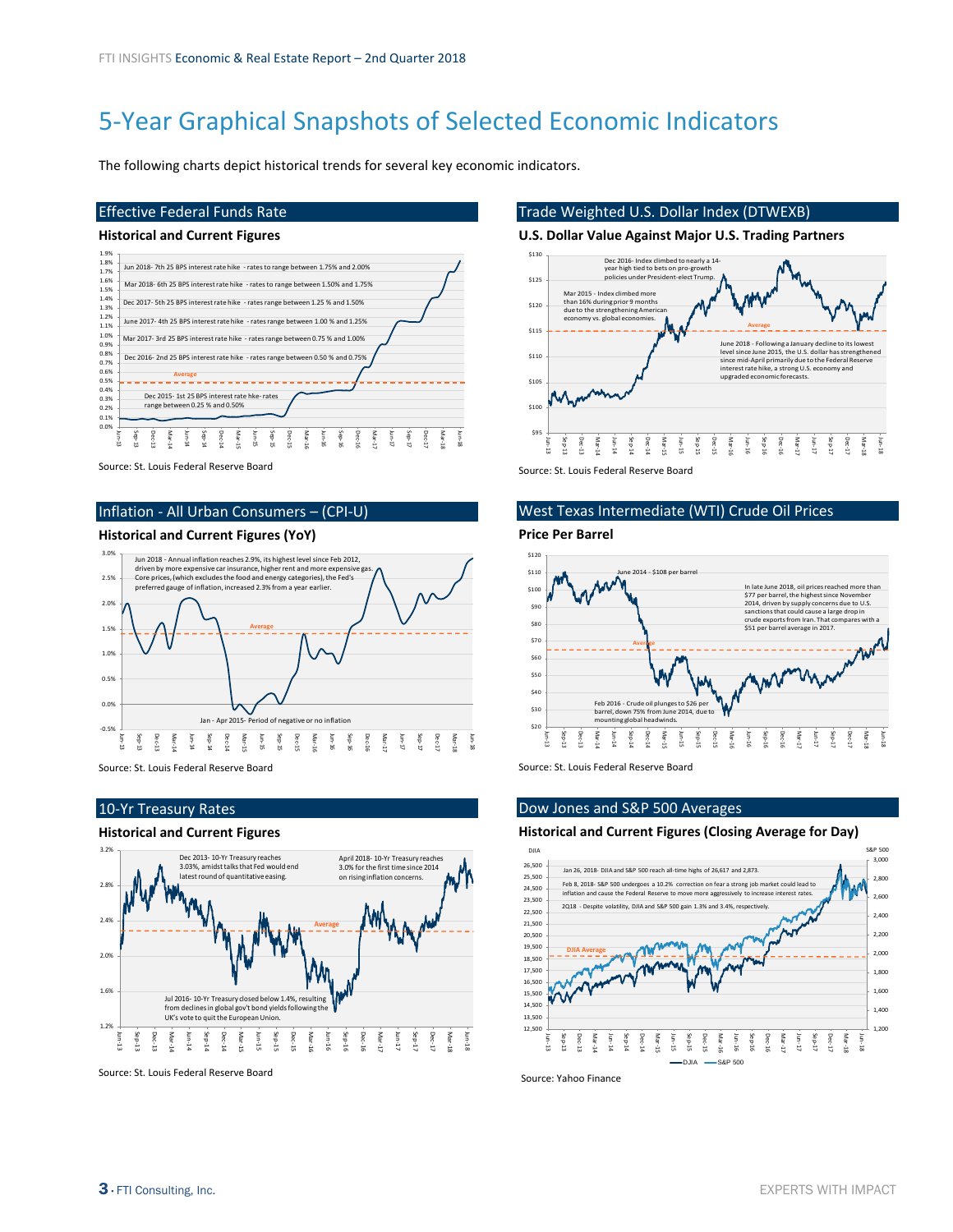## <span id="page-3-0"></span>Labor Market

June payroll growth exceeded expectations and increased by 213,000, following upwardly revised job gains totaling 37,000 in April and May. June marked the 93th consecutive month of job growth, which represents the longest continuous jobs expansion on record. The U.S. economy added an average of 211,000 jobs per month in 2Q18, up from the 2Q17 monthly average of 190,000. During the first half of 2018, 1.3 million jobs (or about 215,000 per month) were created.

Most industries added jobs during the first half of 2018, led by 292,000 new positions in the professional and business services sector and followed by gains of 243,000 in the education & health services sector and 177,000 in the trade, transportation and utilities sector. Continuing momentum from 2017, the manufacturing (+155,000) and construction (+150,000) sectors also both witnessed healthy payroll gains. Since 2017, government hiring remained sluggish (+10,000) while the information services sector lost 8,000 positions.

The June ADP National Employment Report reported that non‐ farm private sector employment increased by 177,000. During 2Q18, a monthly average of 179,000 jobs was created, lagging the 1Q18 of pace of 227,000 but consistent with the 2Q17 pace. Since 2017, mid‐sized businesses added 547,000 jobs, exceeding job adds of 394,000 and 276,000, respectively, for large- and smallscale businesses.

Despite steady hiring, the June unemployment rate increased 20 BPS to 4.0% as just over 600,000 workers joined the labor force. The June U‐6 rate, a broader measure of unemployment that includes Americans in part‐time jobs or not looking for work, registered 7.7% and has declined 70 BPS YoY. Annual wage growth remained unchanged since May and has increased 2.7%. Despite a slight rise in the June labor force participation rate to 62.9%, this metric continues to trend near a 40‐year low.

Below is a comparison of industry employment over the past five years.

#### U.S. Non‐Farm Employment by Industry

#### **Historical and Current Figures (thousands)**

| United States Non-Farm Employment by Industry |                   |            |              |                |  |  |  |  |
|-----------------------------------------------|-------------------|------------|--------------|----------------|--|--|--|--|
| Historic & Current Figures (thousands)        |                   |            |              |                |  |  |  |  |
|                                               | Jun. 2018         | Jun. 2013  | <b>Total</b> | <b>Percent</b> |  |  |  |  |
| <b>Industry Sector</b>                        | <b>Employment</b> | Employment | Change       | Change         |  |  |  |  |
| Construction                                  | 7.222             | 5.855      | 1.367        | 23.3%          |  |  |  |  |
| Leisure & Hospitality                         | 16,315            | 14.252     | 2.063        | 14.5%          |  |  |  |  |
| Prof. & Bus. Services                         | 20.969            | 18.517     | 2.452        | 13.2%          |  |  |  |  |
| <b>Educ. &amp; Health Services</b>            | 23.623            | 21,070     | 2.553        | 12.1%          |  |  |  |  |
| <b>Financial Activities</b>                   | 8.576             | 7.887      | 689          | 8.7%           |  |  |  |  |
| Trade. Trans. & Utilities                     | 27,770            | 25,803     | 1.967        | 7.6%           |  |  |  |  |
| Other Services                                | 5.878             | 5.480      | 398          | 7.3%           |  |  |  |  |
| Manufacturing                                 | 12.713            | 12.004     | 709          | 5.9%           |  |  |  |  |
| Information                                   | 2.768             | 2.707      | 61           | 2.3%           |  |  |  |  |
| Government                                    | 22.341            | 21.840     | 501          | 2.3%           |  |  |  |  |
| Mining and Logging                            | 737               | 865        | (128)        | $-14.8%$       |  |  |  |  |
| <b>Total Nonfarm</b>                          | 148.912           | 136,280    | 12,632       | 9.3%           |  |  |  |  |

Source: Bureau of Labor Statistics

As shown below, the unemployment rate has declined 360 BPS since June 2013. The current rate is about 130 BPS below the 5.3% average recorded between June 2013 and 2018, and the rate has been below 4.5% for the past 15 months.





Consumer confidence indices are considered key indicators of economic conditions.

**The Conference Board.** Consumer confidence declined in June following an upwardly revised gain in May. Despite the decline, consumer confidence remains at elevated levels, driven by an upbeat current assessment regarding income and employment. Consumers reported being increasingly concerned about rising gasoline prices and ongoing trade disputes and took on a slightly more pessimistic view regarding future economic conditions, reflecting less optimism regarding income growth prospects and concerns regarding business conditions.

**University of Michigan Index.** In late June, overall consumer sentiment retreated modestly from a mid-month reading, largely due to escalating concerns regarding the potential impact of tariffs on the domestic economy. Overall, consumer sentiment was largely unchanged during 2Q18. It was reported that consumers currently have a favorable assessment of jobs and incomes. Primary concerns were a moderating pace of future economic growth and a rise in inflation.

Below are consumer confidence trends since March 2013.

#### Consumer Confidence Overview

#### **Historical and Current Figures (thousands)**



Source: Conference Board, University of Michigan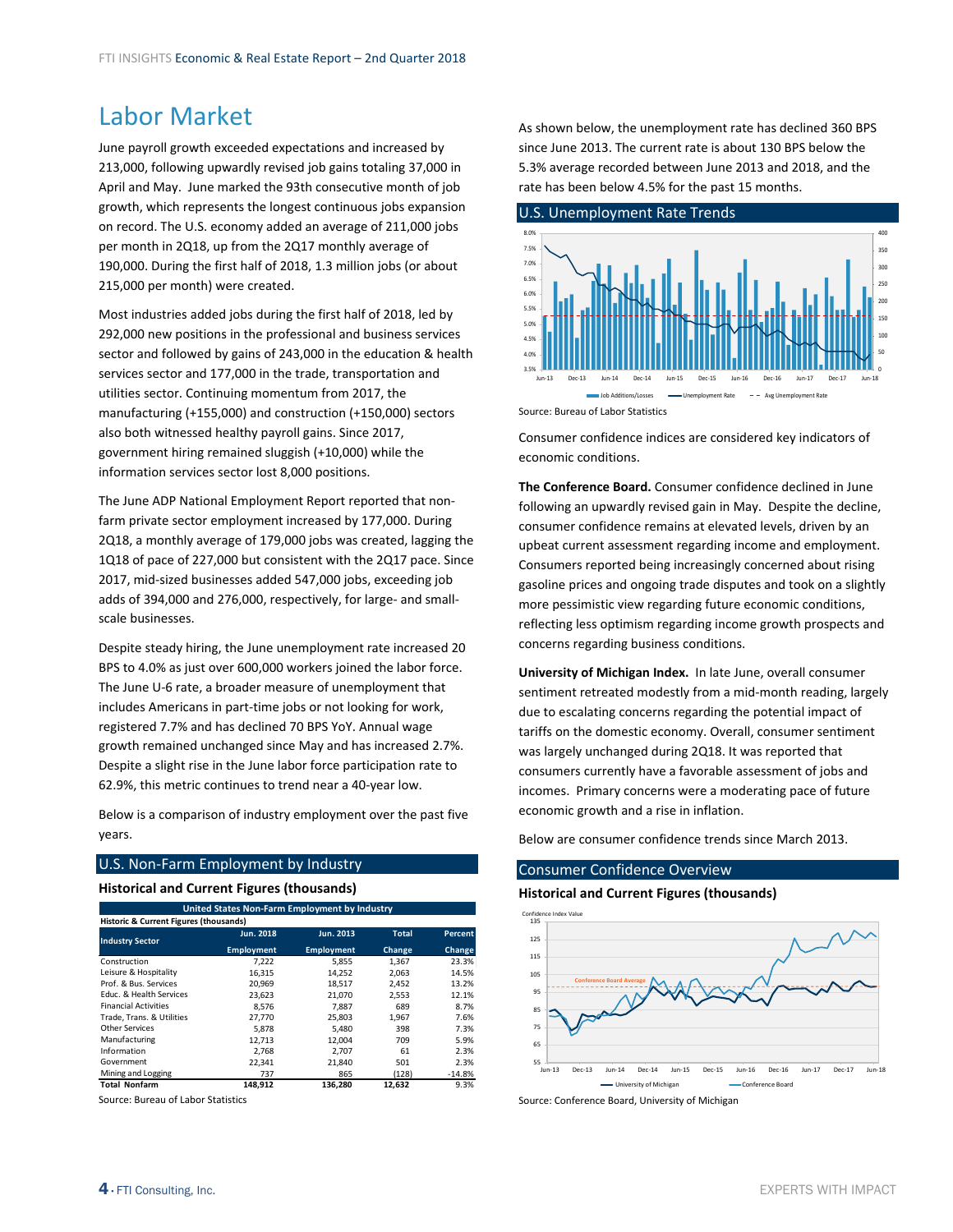## <span id="page-4-0"></span>Gross Domestic Product (GDP)

The U.S. economy accelerated to its strongest pace since 3Q14, driven by steady business investment, stronger consumer spending and a surge in exports. The advance estimate of 2Q18 GDP showed that growth increased at an adjusted annualized rate of 4.1% after advancing 2.2% in 1Q18. During the first half of 2018, real business fixed investment rose at a 9.4% annual rate, outpacing 2.2% growth for consumer spending.

Driven by rising disposable income, a healthy labor market and elevated confidence, consumer spending, the main driver of economic growth, advanced at a 4.0% rate, the strongest pace since 4Q14 and up from 0.5% last quarter. Outlays on durable goods increased 9.2%, reversing the 2.0% decline in 1Q18, while spending advances on non‐durable goods escalated from 0.1% to 4.2% and spending on services jumped from 1.0% to 3.1%.

Growth in non‐residential fixed investment, a measure of corporate business spending, moderated to a 7.3% pace from 11.5%, but was still strong. Although businesses reduced spending on equipment, investment advanced 3.9%. Outlays on structures grew 13.3% and increased 8.2% intellectual property products during 2Q18.

U.S. trade added about 1.0 percentage point to 2Q18 GDP, the most since 2013, as exports rose sharply, growing at a 9.3% pace in comparison to a 0.5% gain in imports. Economists attribute the surge in exports to foreign buyers increasing their purchases of American soybeans ahead of China's 25.0% retaliatory tariff on the commodity, which hit in July.

#### **Other 2Q18 GDP Key Trends**

- Housing weakness persisted as residential investment declined at a 1.1% rate, the fourth decline in five quarters.
- **Declines in private inventory investment were also a drag on** GDP growth, subtracting 1.0 percentage point. This volatile metric typically experiences large fluctuations on a quarterly basis.
- Overall government spending increased from a 1.5% to a 2.1% growth rate. Federal outlays, boosted by defense spending, increased 3.5%, which represented the second fastest rate since 2014. State and local government expenditures grew 1.4%, up from 0.9%.
- Inflation slowed as the personal consumption expenditures index, excluding food and energy, advanced 2.3% after increasing 2.5% in 1Q18.
- Real disposable personal income increased 2.6%, a slowdown from 4.4% during the prior quarter. The personal savings rate (personal savings as a percentage of disposable income) was revised higher to 6.8%, but was down from the revised 7.2% pace in 1Q18.

The following chart summarizes U.S. GDP growth since 2Q13.

#### Gross Domestic Product

**Quarter‐to‐Quarter Growth in Real GDP**



## Institute for Supply Management (ISM) Manufacturing Index

The ISM index, a national survey of purchasing managers, is calculated based on a weighted average of the following five sub‐ indexes: new orders (30%), production (25%), employment (20%), deliveries (15%) and inventories (10%).

The headline Purchasing Managers' Index (PMI) increased for the second consecutive month in June, matching its second highest reading since 2004. The June PMI reading is 1.2% ahead of the 12‐ month average of 59.0. Indexes of factory employment, production and orders remained elevated. Of the 18 manufacturing industries tracked, 17 reported growth in June.

Despite positive underlying fundamentals within the manufacturing sector, several headwinds have emerged. Of note, supplier deliveries increased to the highest level in 14 years as lead-time extensions for production materials, transportation delays, and ongoing uncertainty in steel and aluminum markets have continued to restrict production output. The delays potentially reflect purchasing managers' efforts to acquire materials ahead of President Trump's planned tariffs on Chinese products, which would follow global levies on steel and aluminum. Elevated demand, driven by steady consumption and business investment, is challenging capacity limits of transportation sector and manufacturers.

Timothy Fiore, chair of the ISM Manufacturing Survey Committee, remarked, "Lead‐time extensions, steel and aluminum disruptions, supplier labor issues, and transportation difficulties continue. Demand remains robust, but the nation's employment resources and supply chains continue to struggle. Respondents are overwhelmingly concerned about how tariff related activity is and will continue to affect their business."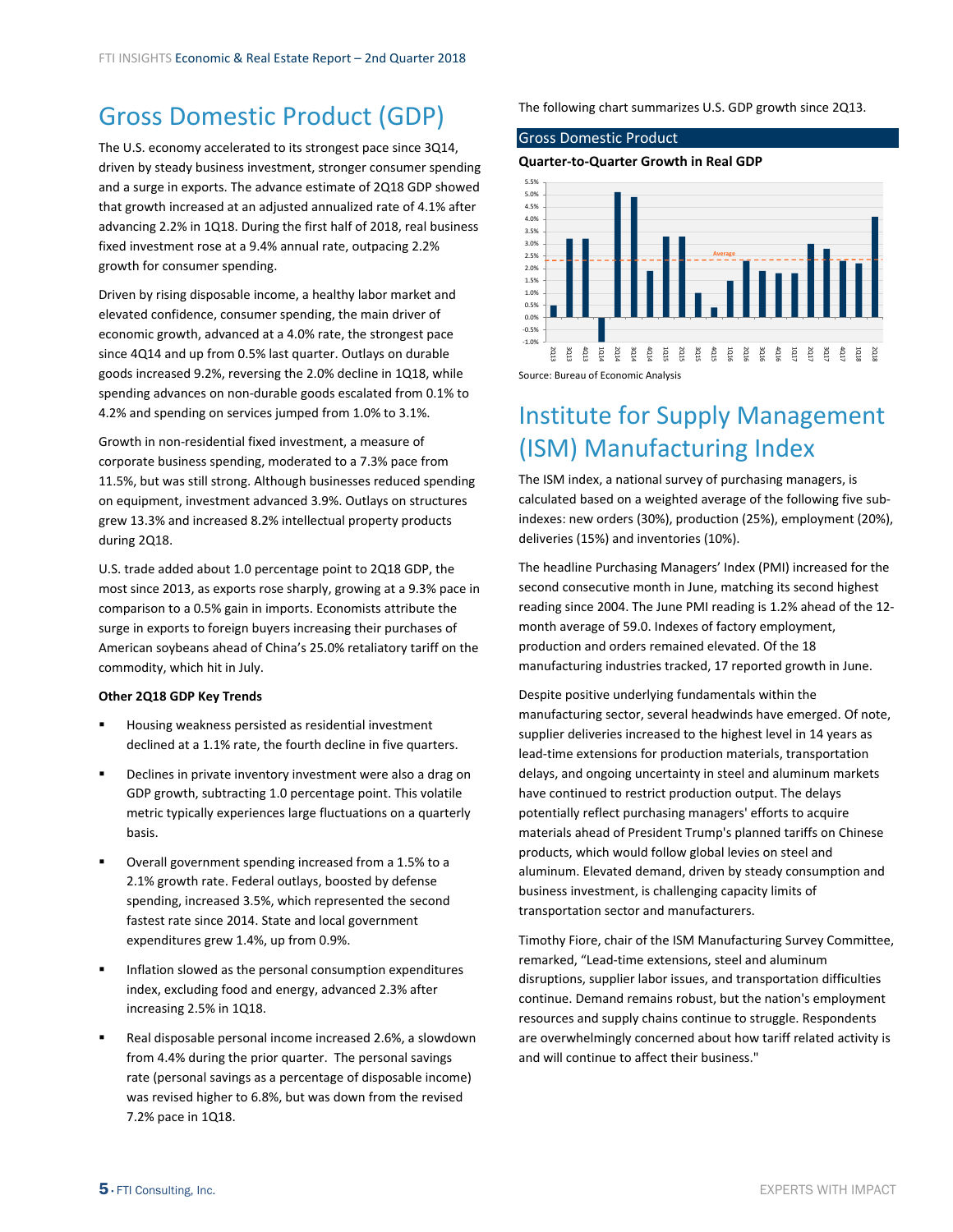<span id="page-5-0"></span>The graph below shows fluctuations within the PMI since June 2014.



Source: Institute for Supply Management

The following summarizes key components of the ISM Index.

- **Purchasing Managers' Index (PMI).** A reading above 50.0% indicates that the manufacturing economy is generally expanding; below 50.0% indicates that it is generally contracting. Manufacturing has expanded for 22 consecutive months. The PMI has averaged 59.0% over the past 12 months, ranging from 56.5% to 60.8%, and the June 2018 reading was 60.2%.
- **New Orders Index.** A New Orders Index above 52.1%, over time, is generally consistent with an increase in the Census Bureau's series on manufacturing orders. Although the index decreased 0.2 percentage points to 63.5% in June, growth was recorded for the 30th consecutive month.
- **Production Index.** An index above 51.0%, over time, is generally consistent with an increase in the Fed's industrial production figures. The index increased 0.8 percentage points in June to 62.3%, marking the 22nd consecutive month of growth.
- **Employment Index.** An Employment Index above 50.6%, over time, is generally consistent with an increase in manufacturing employment. Although a decrease of 0.3 percentage points dropped the index to 56.0%, growth was recorded for the 21st consecutive month in June.
- **Prices index.** A Prices Index above 52.4%, over time, is generally consistent with an increase in the BLS Producer Price Index for Intermediate Materials. In June, a decrease of 2.7 percentage points lowered the index to 76.8%. Still, raw materials prices have increased for 28 straight months.
- **Supplier Delivery Index.** A reading below 50.0% indicates faster deliveries, while a reading above 50.0% indicates slower deliveries. The delivery performance of suppliers registered 68.2% in March, marking the 21st straight month of slowing supplier deliveries, which continues to constrain production growth and inventory expansion.

## Construction Spending

In June, U.S. construction spending declined 1.1% to a seasonally adjusted annual rate of 1.32 trillion, the largest monthly decline since April 2017. On the positive side, growth in construction outlays was revised upwards in April from 0.9% to 1.7% and from 0.4% to 1.3% in May. The June decline was driven by less investment in both private and public construction projects. Despite the latest monthly fall, total construction spending is still up 6.1% YoY, driven by an 8.7% increase in residential outlays.

#### **Private Construction**

- Comprising 77.0% of total construction expenditures, outlays fell 0.4% in June but advanced 6.5% YoY.
- Although outlays on residential projects declined 0.5% in June from May, spending increased 8.8% YoY. Outlays on new, single‐family home projects advanced 6.8% YoY, bettering the 1.8% YoY rise for new multifamily homes.
- YoY, non-residential construction spending increased 3.7%. Spending on lodging projects increased 9.9%, outpacing gains on office (+9.5%) and commercial (+0.8) projects. Spending on manufacturing projects fell 5.0%.

#### **Public Construction**

 After growing 3.0% in May, institutional outlays fell 3.5% in June, the largest drop since March 2013. YoY, spending grew at a 4.9% pace. Nonresidential expenditures increased 5.1% YoY. Of note, spending on office and commercial projects increased 20.7% and 10.5%, respectively. Spending on highway and street, the largest public segment, increased 6.3% YoY.

The following chart highlights annualized residential and non‐ residential construction outlays since June 2013.

#### U.S. Construction Spending

**Value of Construction (Seasonally Adjusted Annual Rate)**

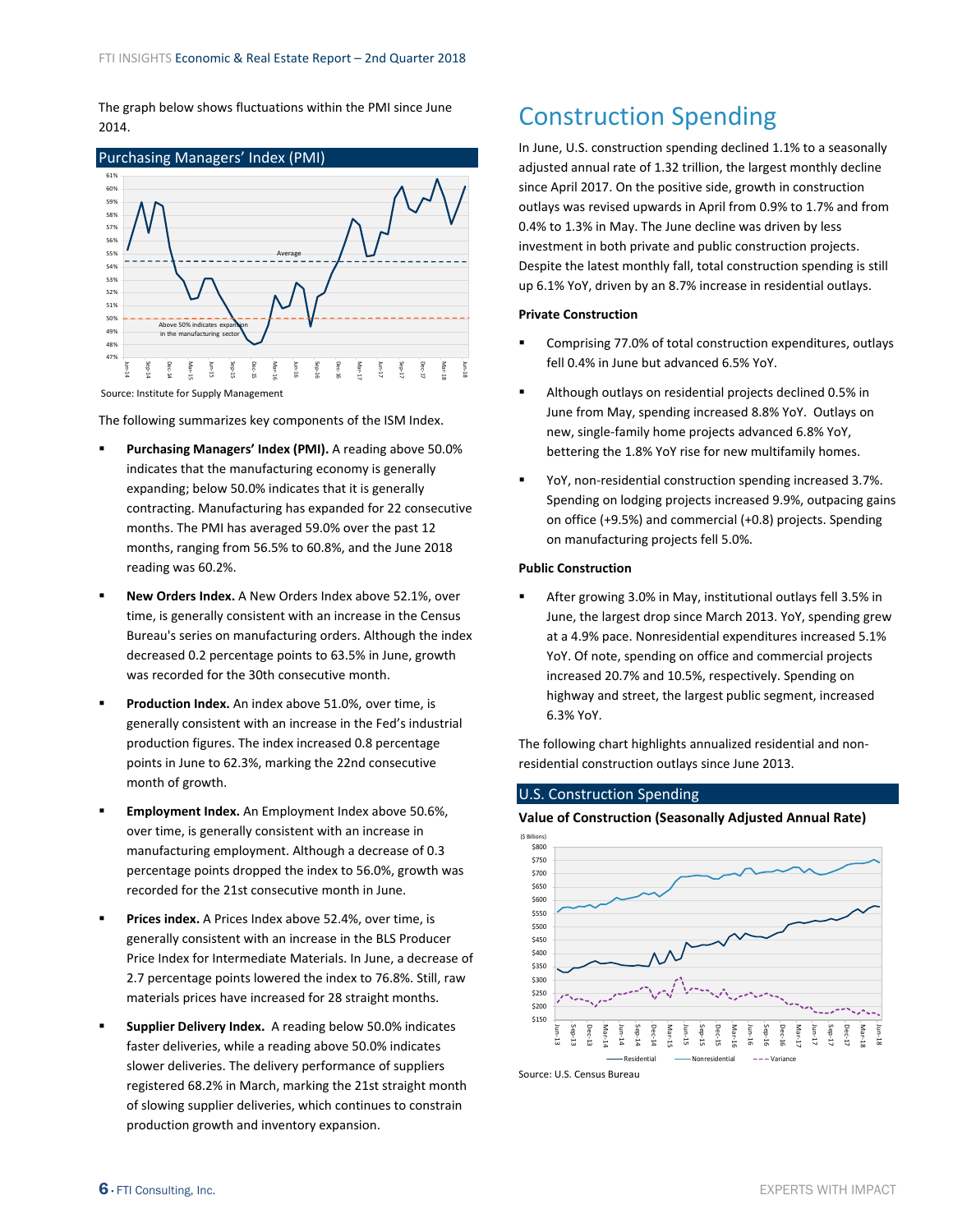## <span id="page-6-0"></span>The Architecture Billings Index (ABI)

The Architecture Billings Index (ABI) is a diffusion index derived from the monthly Work‐on‐the‐Boards survey, conducted by the American Institute of Architects (AIA) Economics & Market Research Group. The ABI is a leading economic indicator of non‐ residential construction activity, reflecting an approximate nine‐ to twelve‐month lag time between architecture billings and construction spending. Any measure below 50 indicates a decline in firm billings from the prior month and a score above 50 indicates an increase in firm billings from the prior month.

- Despite slowing from the prior month, architecture firm billings stayed positive for the ninth consecutive month in June. The ABI averaged 52.0 during 2Q18, down from the 1Q18 average of 52.6.
- During June, indices for new project inquiries (56) reflected a softer reading while design contracts (55.4) posted a stronger reading. On the positive side, both metrics were indicative of favorable business conditions.
- Business conditions softened in the West for the fourth consecutive month while demand for services in the Northeast and Midwest have changed little during the past several months. Firms in the South reported the only month‐ over‐month increase in demand for design services, and conditions within the region are considerably stronger than in other regions. Strong population growth in the South is thought to support construction throughout the area.
- The multifamily residential sector (54.6) witnessed the largest increase in design services during June. Demand for design services in the institutional sector (51.6) slowed while the commercial/industrial sector (53.6) posted a modest drop.

The following graph shows fluctuations within the ABI on a national level and by U.S. region since June 2016.



Architectural Billings Index (ABI)

## State of the Housing Market

A strong economy, healthy labor market, escalating household income and more millennials seeking to make purchases has created a strong demand for home ownership; however, the housing market continues to be constrained by the lack of supply and inventory, which has been negatively impacted by growing construction and lot development costs, which has driven up home prices and limited lower-end sales. Higher mortgage rates and property price appreciation continue to outpace wage growth, which has also created affordability issues.

In June, the National Association of Realtors (NAR) reported that existing home sales fell 0.6%, the third consecutive monthly decline and are 2.2% lower YoY. Home sales were restricted by tight inventories, specifically at the entry‐level segment of the market. On the positive side, total housing inventory increased 4.3% in June, and NAR reported that the total inventory of existing homes increased 0.5% YoY, the first such increase since June 2015, to a 4.3‐month supply.

Below are several key points pertaining to the housing market.

- Median existing home prices increased 5.2%, which marked the 76th consecutive month of YoY price gains. Favorable economic conditions and high competition for housing have supported elevated pricing.
- According to Freddie Mac, the average commitment rate for a 30‐year, conventional, fixed‐rate mortgage decreased 2 BPS to 4.57% in June. The average 2017 rate was 3.99%.
- According to ATTOM Data Solutions, foreclosure filings in the first half of 2018 declined 15.0% YoY and are down 78.0% from the peak recorded during the first half of 2010.
- The NAR reported that distressed sales constituted 3.0% of total June sales, the lowest since NAR began tracking this metric in October 2008.
- The May 2018 S&P/CoreLogic Case‐Shiller U.S. National Home Price Index reported a 6.4% annual gain, the same as the previous month. Seattle, Las Vegas, and San Francisco reported the highest YoY gains among the top 20 cities.
- New home sales, which represent about 10.0% of the housing market, decreased 5.3% in June to an eight‐month low but are still up 2.4% YoY. Sales in the South region, accounting for most transactions, declined 7.7% in June. The median sales price of a new home fell 4.2% YoY to \$302,100, and new home inventory continued to rise.
- The CoreLogic Home Price Index reported that U.S. home prices increased 6.8% YoY in June. Metro areas experiencing the largest YoY price gains were Las Vegas (+12.6%), San Francisco (+11.2%), Denver (+8.1%), Boston (+8.0), Los Angeles (+7.6%) and San Diego (+6.7%).

Source: The American Institute of Architects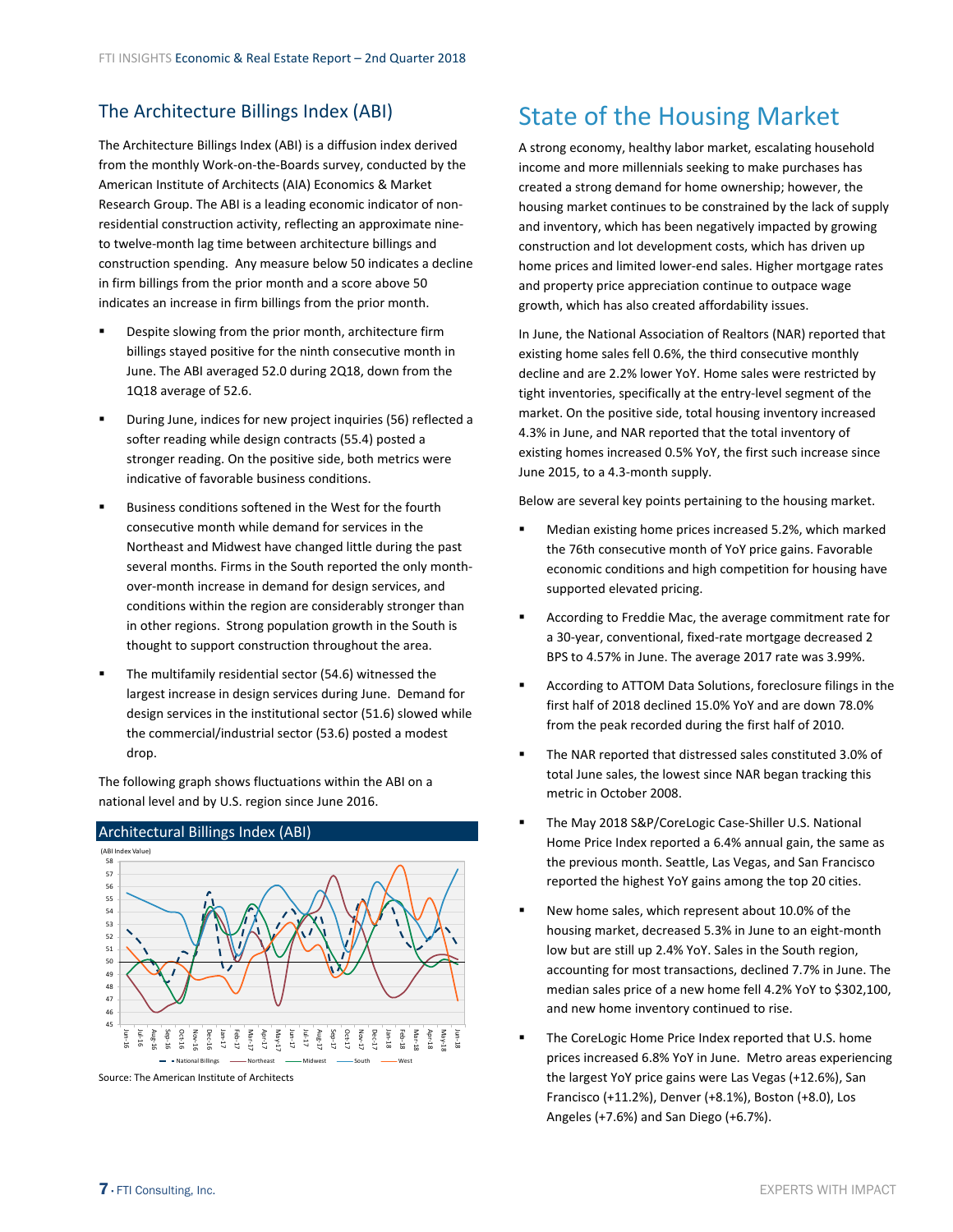Below is a breakdown of the seasonally adjusted annualized rate of housing starts versus permits since June 2008.



Source: U.S. Census Bureau

### Housing Starts (Annualized Rate)

- Housing starts fell 12.3% in June to a seasonally adjusted annual rate of 1.17 million units, which was 4.2% below the June 2017 rate. This represented the largest monthly decline since November 2016 and a nine‐month low. Higher prices for lumber and building materials, along with labor and land shortages, likely contributed to the weakness.
- Single‐family housing starts fell 9.1% in June from the prior month and were down 0.2% YoY. This recent weakness is expected to extend the shortage of houses on the market. Multifamily (five or more units) housing starts decreased 20.2% from the prior month and are down 15.3% YoY.

### Building Permits (Annualized Rate)

- In June, building permit activity fell for the third consecutive month, decreasing 2.2% from the prior month to an annual pace of 1.27 million units. Permitting is down 3.0% YoY.
- Single‐family permits increased 0.8% from the prior month and are up 4.6% YoY. In contrast, multifamily permits fell 8.7% in June and are down about 16.0% YoY.

### Builder Confidence

Builder confidence in the market for newly built single‐family homes weakened slightly in June, primarily due to considerably higher lumber prices, based on a monthly survey of the National Association of Home Builders. The sales expectations, buyer traffic and current sales conditions components all fell slightly during June. Still, builder optimism remains generally strong, driven by favorable economic conditions, steady buyer demand and continued job creation, which is expected to drive the construction of single‐family construction throughout the remainder of the year. Three‐month moving averages for regional housing market index scores continue to report developer confidence is strongest in the West, followed by the South, Midwest and Northeast regions.

Despite positive sentiment within the industry, builders have expressed increasing concerns about tariffs placed on Canadian lumber and other imported products, which have negatively impacted affordability. The survey reported that record‐high lumber prices have added nearly \$9,000 to the price of a new single‐family home since January 2017.

The following is a historical chart comparing the NAHB/Wells Fargo Housing Market Index and single‐family starts.



Source: NAHB/Wells Fargo; U.S. Census Bureau

#### **Notable Housing Sale and Pricing Trends**

Below are key housing market statistics as of June 2018.

- YoY, existing home sales decreased 5.0% in the West, 4.0% in the Northeast and 3.1% in the Midwest, but increased 0.4% in the South.
- YoY, the median price of an existing home increased 10.2% in the West, followed by gains of 3.5% in the Midwest, 3.3% in the Northeast and 2.7% in the South.
- First-time buyers accounted for 31.0% of sales in June, down from 32.0% a year ago.
- Properties stayed on the market for 26 days in June, down from 28 days a year ago.

Below is a breakdown of existing annualized housing sales vs. supply since June 2018.

#### Housing Sales

#### **Existing Annualized Housing Sales vs. Monthly Supply**



Source: National Association of Realtors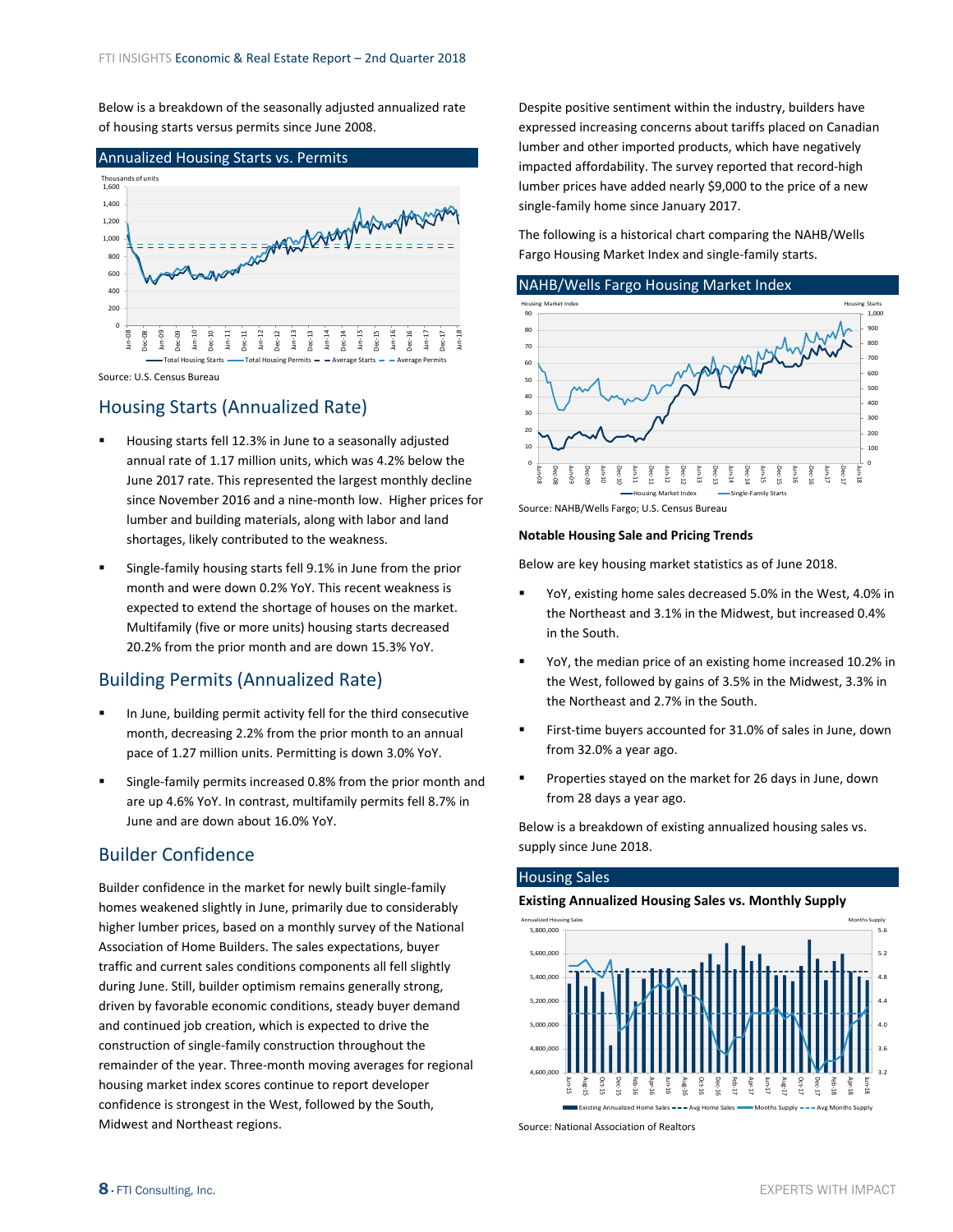## <span id="page-8-0"></span>PwC Real Estate Investor Survey

- Institutional and private investors surveyed for the 2Q18 PwC Real Estate Investor Survey reported that overall cap rates (OARs) decreased in 14, increased in 8 and held steady in 12 of the survey's 34 tracked markets compared to 1Q18. Collectively, OARs decreased 5 BPS across the major property sectors since 2Q17.
- Terminal cap rates stayed at 6.52% in 2Q18 and generally have moved little during the past 12‐month period.
- Discount rates (IRRs) declined 3 BPS to 7.34% in 2Q18 and recorded a decline of 1 BPS YoY.

### 2Q18 Survey Highlights

- OARs decreased within four of the major property sectors since 1Q18, led by a 15 BPS decline within the warehouse sector and a 7 BPS decline in the apartment sector. The regional mall sector experienced a 5 BPS increase while no change was recorded in the strip and power center sectors. Slight downward movement was recorded within the office sector.
- The warehouse sector had the lowest OAR (4.8%) followed by the apartment sector (5.3%). Power center properties had the highest average OARs at 6.7%, followed by the suburban office and strip center sectors. The simple average across all sectors was 5.92%.
- Terminal capitalization rates decreased within four of the major commercial property sectors since 1Q18, including a 14 BPS decline in the warehouse sector. Modest declines were recorded in the apartment. CBD-office and suburban office sectors. All retail sectors recorded gains, led by a 13 BPS increase within the regional mall sector.
- The apartment (5.6%) and warehouse (5.7%) sectors had the lowest terminal capitalization rates. Suburban office (7.6%) assets had the highest terminal capitalization rate.
- IRRs fell from the prior quarter in six of the major commercial property sectors, including a 19 BPS decline within the warehouse sector. The power center sector experienced an 18 BPS increase.
- Warehouse (6.4%) properties had the lowest IRRs, followed by the CBD‐office (6.9%) sector. The highest IRRs were recorded in the suburban office (8.3%) sector.

Simple averages of overall capitalization, terminal capitalization and discount rates are presented in the following table. The averages reflect the following property types: industrial (warehouse), office (central business district (CBD) office, suburban office), apartment and retail (strip center, regional malls and power centers).

## PwC Real Estate Investor Survey Historical Results

### **Investment Rate Analysis**



#### **Additional 2Q18 Report Insights/Findings**

- Investors were generally pleased regarding property performance in terms of occupancy and rent growth.
- Investors believed the warehouse sector investment environment was the strongest, driven by unrelenting tenant demand.
- Investors were more bullish on the apartment sector and believe the investment climate will remain strong in the near term due to an increasing renter base and continued steady income growth.
- Surveyed investors view suburban office assets as riskier than CBD‐office assets.

### PwC Real Estate Barometer 2Q18

The PwC Real Estate Barometer was introduced as a system for analyzing historical/forecasted CRE data within the four major U.S. property sectors. The barometer indicates where a major property type is positioned within the real estate cycle, which consists of the following four phases: contraction, recession, recovery and expansion.

 About 54.0% of the tracked office markets are expected to be in the contraction phase of the real estate cycle in 2018 as market fundamentals are projected to soften somewhat as new supply is anticipated to exceed demand in selected markets. On the positive side, nearly 33.0% of the tracked office markets are in the expansion phase, and the outlook for office assets remains positive.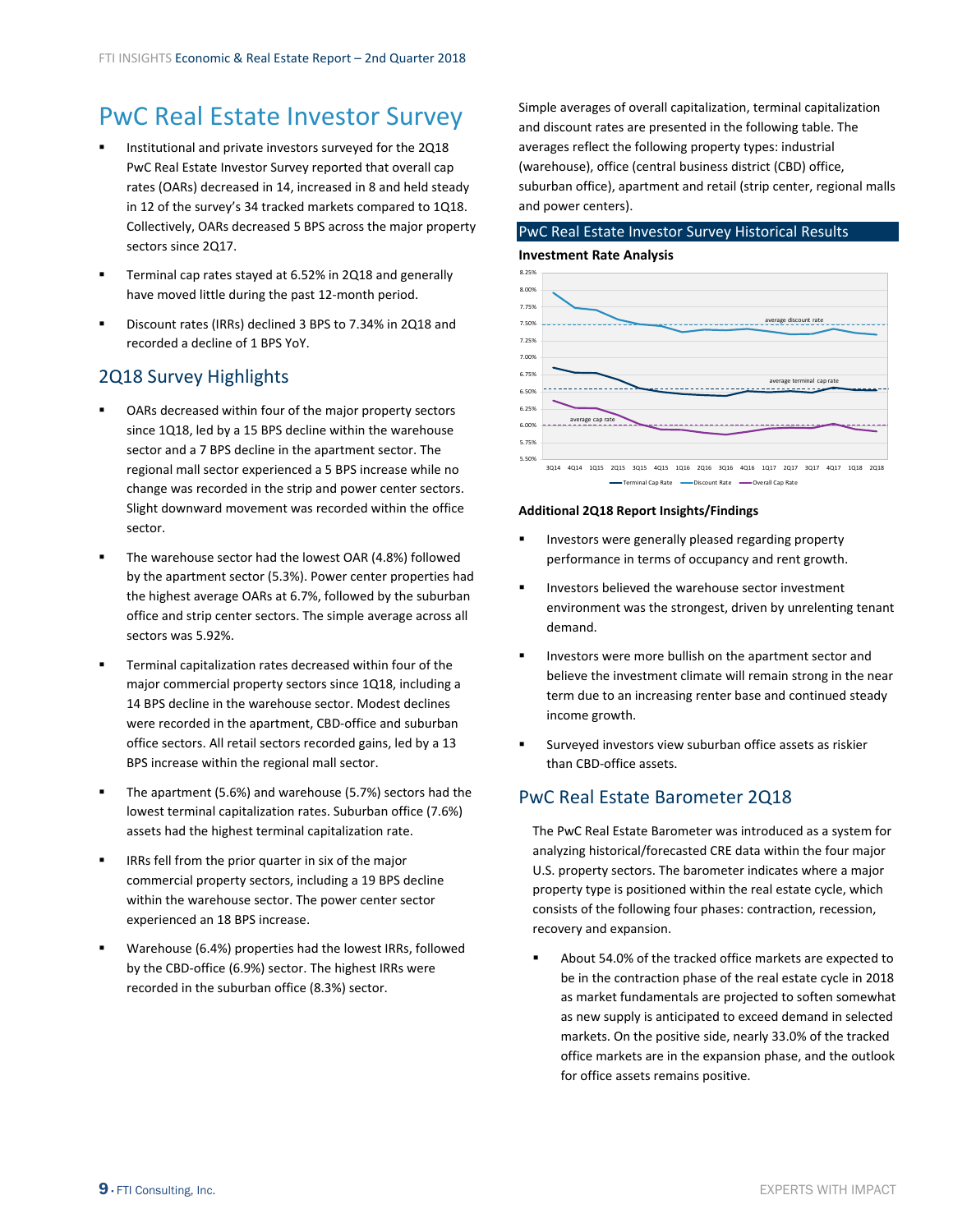- <span id="page-9-0"></span> About 39% of the tracked retail markets are projected to be in the recession phase of the real estate cycle in 2018, as bankruptcies and store closings are expected to decrease brick and mortar footprints. On the positive side, 32.0% of the tracked markets are projected to be in the recovery phase by the end of 2018 due to more absorption.
- Despite strong market fundamentals characterized by strong leasing, rental growth and absorption, the majority of tracked industrial markets are projected to be in the contraction phase in 2018, due to gradually softening market conditions following the market peak.
- Nearly 70.0% of multifamily markets are expected to be in the contraction phase in 2018, primarily resulting from new supply additions; however, sustained demand and a preference to own rather than rent have kept market fundamentals favorable within the sector.

Below is a snapshot of each major property type as of 2Q18.

**34% 5% 7% 54%** Office **Expansion** Recession Contraction Multi‐Family **15% 14%** Expansion **Recovery** Recession Contraction Retail

**38% Expansion** Contraction **62%** Industrial



## RCA Commercial Property Price Index (CPPI)

**16% 4% 12%**

**39% 32%**

**68%**

Expansion **Recovery** Recession **Contraction** 

The RCA Commercial Property Price Index (CPPI) is a periodic same-property investment price change index of the U.S. commercial investment market based on Real Capital Analytics (RCA) data. RCA collects price information for every U.S. commercial property transaction over \$2.5 million. The index tracks same‐property realized round‐trip price changes based purely on the documented prices in completed, contemporary property transactions. The methodology is an extension of market‐accepted regression‐based, repeat‐sales indices and uses no appraisal valuations.

Below are key highlights from the June 2018 report.

 The National All‐Property Composite Index (the "Index") increased 1.2% during 2Q18. Growth was stronger within the apartment sector, which gained 3.0% versus a 0.9% increase for the core commercial sector.

- Pricing within the suburban office sector increased 3.6% during 2Q18, the highest among the core commercial sectors. In contrast, pricing fell 0.9% in the CBD office sector, which was the worst-performing sector. Little change occurred within the retail and industrial sectors.
- 2Q18 price appreciation was stronger in non‐major markets (1.4%) than in major markets (1.2%).
- The Index increased 6.5% YoY. Growth was strongest in the apartment (+11.6%) and suburban office (+7.9%) sectors while growth lagged in the CBD office sector (-1.0%). Pricing gains were strong within the industrial sector (6.5%).
- YoY, pricing increased faster within non-major markets (6.9%) than in major markets (5.6%).
- During the past five‐year period, gains for apartment assets (+76.0%) outpaced gains within the other sectors.

Below are changes within the major RCA commercial property indices since March 2008.

#### RCA Commercial Property Price Index

**National All Property vs. Apartment vs. Core Commercial Index**



The following chart illustrates cumulative price returns for the primary sectors in the CPPI from one month to ten years.

| <b>RCA CPPI</b>                          |              |               |         |       |       |       |  |
|------------------------------------------|--------------|---------------|---------|-------|-------|-------|--|
| <b>Cumulative Returns by Sector/Type</b> |              |               |         |       |       |       |  |
| Index                                    | $\mathbf{1}$ | 3             | 1       | 3     | 5     | 10    |  |
|                                          | Month        | <b>Months</b> | Year    | Years | Years | Years |  |
| Apartment                                | 1.0%         | 3.0%          | 11.6%   | 38.5% | 75.6% | 73.7% |  |
| Core Commercial                          | 0.3%         | 0.9%          | 4.3%    | 17.3% | 46.5% | 13.0% |  |
| Industrial                               | $-0.5%$      | $-0.1%$       | 6.5%    | 26.0% | 57.0% | 22.5% |  |
| Office                                   | 0.8%         | 2.5%          | 6.2%    | 19.3% | 51.0% | 12.8% |  |
| CBD                                      | $-0.1%$      | $-0.9%$       | $-1.0%$ | 16.9% | 56.3% | 37.3% |  |
| Suburban                                 | 1.1%         | 3.6%          | 7.9%    | 20.5% | 51.3% | 9.2%  |  |
| Retail                                   | 0.1%         | 0.2%          | 0.9%    | 8.1%  | 32.6% | 5.8%  |  |
| <b>Major Markets</b>                     | 0.4%         | 1.2%          | 5.6%    | 24.1% | 59.1% | 46.8% |  |
| Non-Major Markets                        | 0.5%         | 1.4%          | 6.9%    | 25.9% | 56.2% | 26.0% |  |
| <b>National All-Property</b>             | 0.4%         | 1.2%          | 6.5%    | 25.1% | 56.7% | 32.9% |  |

\* Represents data as of June, 2018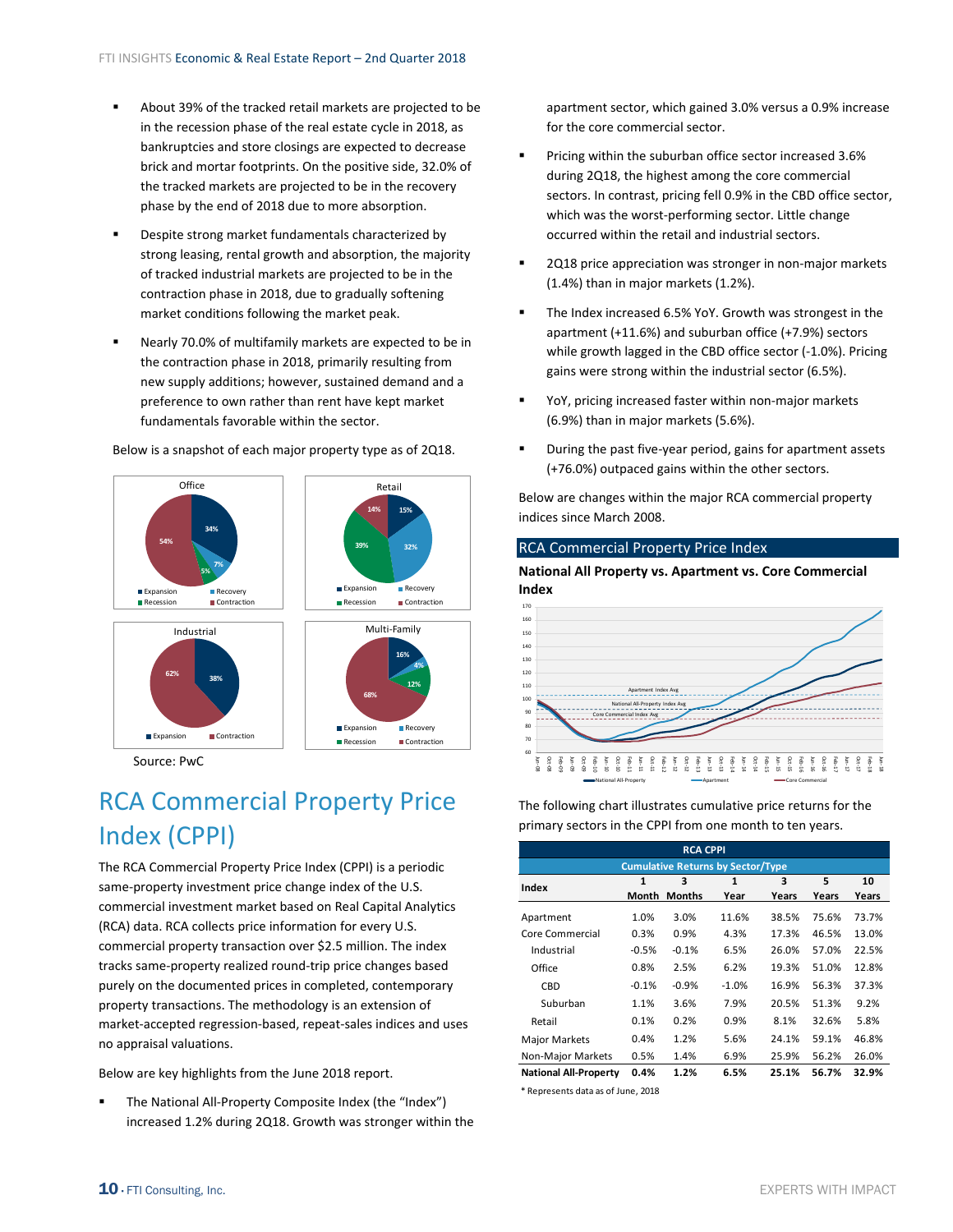## <span id="page-10-0"></span>Green Street Commercial Property Price Index

Green Street's Commercial Property Price Index is a time series of unleveraged U.S. commercial property values that captures the prices at which CRE transactions are currently being negotiated and contracted. Features that differentiate this index are its timeliness, emphasis on institutional quality properties, and ability to capture changes in the aggregate value of the commercial property sector.

- Despite remaining unchanged in June, aggregate pricing increased 2.0% during 2Q18.
- Property pricing has plateaued during the past 18 months due to slowly weakening fundamentals and elevated asset prices.
- Pricing in the industrial sector increased 5.0% during 2Q18 and has risen 12.0% during the past 12 months, outpacing the other sectors.
- Quarterly and annual gains of 2.0% and 6.0%, respectively, were recorded in the apartment sector while little change in pricing occurred in the office sector.
- Although no change in pricing occurred in the mall sector during 2Q18, a 9.0% decline has occurred during the past 12 months.
- Student housing, a specialty sector not included in the aggregate CPPI, experienced a 6.0% increase in value during 2Q18 and a 10% gain during the past year.
- Self‐storage, a specialty sector not included in the aggregate CPPI, experienced little change in value during the past year, but pricing has continued to trend near historically high levels.

Below are changes since June 2008.



## Commercial Property Sales Analysis

RCA reported that investment sales volume registered \$221 billion (excluding land and senior housing) during the first half of 2018, an increase of 5.0% YoY. The uptick in volume reflected a 21.0% YoY increase in portfolio and entity‐level sales. Single‐asset sales, which represented about 75.0% of the volume, increased nearly 2.0% YoY. Investors continued to be drawn to assets in secondary and tertiary markets, where nearly 60.0% of activity transpired. YoY, volume increased by the largest percentages in the hotel and industrial sectors and fell within the office sector.

Buyers have continued to exhibit more caution in response to an uptick in interest and capitalization rates and deal activity, and continued to migrate to secondary locations where investors search for greater yields and returns. Even so, RCA noted that Manhattan was the leader in deal volume during the first half of 2018, followed by Los Angeles, Dallas, Chicago and Atlanta.

2015 to 2018 sales activity by property type is summarized below; 2018 activity is annualized based on 2Q18 data.

#### Investment Sales Activity





Source: Real Capital Analytics

Below we look at sales activity, per RCA, by product type, during the first half of 2018.

 **Apartment.** Nearly \$70 billion of sales were transacted, the highest total among the property sectors. YoY, activity increased nearly 8.0%. Single‐asset sales increased 16.0% YoY, in contrast to an 18% decline for portfolio and entity‐ level transactions. Mid‐/high‐rise sales, accounting for 35.0% of sector activity, increased 55.0% YoY while sales of the larger garden apartment sector fell 1.0%. RCA reported garden apartment cap rates averaged 5.7% for the quarter vs. 4.9% for mid‐/high‐rise assets. Since 2017, the top four largest single‐asset transactions occurred in the New York City market, highlighted by the sale of Spring Creek Towers, which comprises 5,881 apartment units in 46 buildings, to Brooksville Company and Rockpoint Group for \$905 million.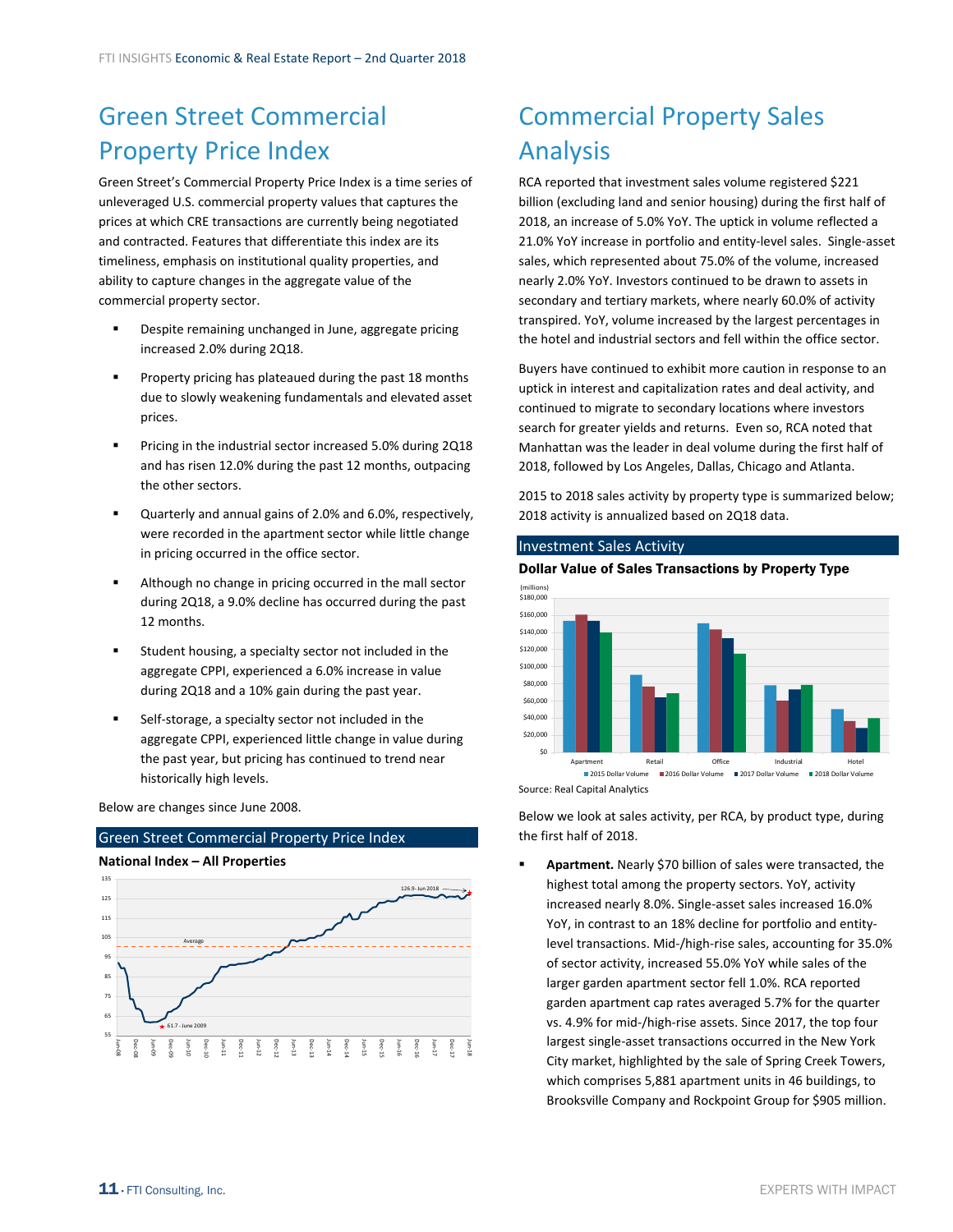- **Retail.** Sales volume increased 1.4% YoY on sales of about \$34 billion during the first half of 2018. The increase was driven by a 31.0% rise in portfolio and entity‐level transactions, highlighted by the acquisition of Westfield Corp. by Unibail‐Rodamco SE. It was reported that the Brookfield acquisition of GGP has not closed but could add significant volume to the sector in 2018. Investment activity in the centers sector (multi‐tenant space of 30,000 sf or more) increased 3.1% as compared to a 1.9% decline in the shops sector (usually single tenant space of under 30,000 sf). Among subtypes, YoY sales of grocery‐anchored centers and single‐tenant properties fell 36.0% and 7.0%, respectively.
- **Office.** Deal activity declined 13.0% YoY on sales of \$57.6 billion. Investors favored suburban buildings, which accounted for 60.0% of total volume and where pricing is more favorable. YoY, total volume fell 17.0% for CBD assets versus a 10.0% decline for suburban assets. During the first half of 2018, portfolio and entity-level transaction volume fell 34.0% whereas sales of individual assets decreased only 8.0%. Despite the decline, Manhattan continued to lead all major metro areas in volume during the first half of 2018, driven by the \$2.4 billion sale of the Chelsea Market Building to Alphabet Inc. and Silverstein Properties' \$1.2 billion acquisition of Disney's ABC West Side complex.
- **Industrial.** Driven by the growing need for warehouse space, robust investor demand resulted in \$39.2 billion of transaction volume since 2017, which is up 26.0% YoY. Portfolio and entity‐level transactions, representing 40.0% of overall volume, increased 75.0% YoY in comparison to a 7.0% gain in single‐asset volume. Sales of warehouse properties accounted for 75.0% of total volume and improved 37% YoY. Highlighting the activity, Blackstone acquired a portfolio comprised of 146 last‐mile infill warehouses and distribution buildings from Cabot Properties for a reported \$1.8 billion.
- **Hotel.** Increasing investor interest resulted in a 38.0% YoY increase in volume, the highest among the major property sectors. Volume within the full‐service sector increased 54.0% YoY and accounted for two-thirds of the nearly \$20 billion of sales activity during the first half of 2018. Since 2017, portfolio and entity‐level sales volume increased 215.0% versus a 5.0% increase in single‐asset sales. Highlighting activity, Blackstone agreed to buy the Grand Wailea in Maui, HI from GIC, a sovereign wealth fund based in Singapore, for a reported \$1.1 billion, and Host Hotels & Resorts acquired three hotels, located in CA, HI and FL, from Hyatt Hotels for a reported \$1 billion.

Below are the top buyers of CRE per RCA.

| <b>Top Buyers (Largest to Smallest)</b> |                                      |                             |  |  |  |  |  |
|-----------------------------------------|--------------------------------------|-----------------------------|--|--|--|--|--|
|                                         | 1st Half 2018 (by Investment Volume) |                             |  |  |  |  |  |
| Office                                  | <b>Industrial</b>                    | Retail                      |  |  |  |  |  |
| Alphabet Inc.                           | Bank of China                        | Unibail-Rodamco-Westfield   |  |  |  |  |  |
| Sterling Bay Cos.                       | Hillhouse Capital                    | Apollo Global RE            |  |  |  |  |  |
| Silverstein Properties                  | <b>SMG Eastern</b>                   | <b>Hudson Pacific Props</b> |  |  |  |  |  |
| Invesco                                 | Hopu Investment                      | Publix                      |  |  |  |  |  |
| Heitman                                 | China Vanke                          | Alexander & Baldwin         |  |  |  |  |  |
| <b>CPP Investment Board</b>             | Mapletree Commercial                 | <b>Fortress</b>             |  |  |  |  |  |
| Equinix (REIT)                          | BREIT                                | Cardinal Capital Partners   |  |  |  |  |  |
| Apartment                               | Hotel                                | Overall                     |  |  |  |  |  |
| Brookfield AM                           | <b>Blackstone</b>                    | Unibail-Rodamco-Westfield   |  |  |  |  |  |
| Rockpoint Group                         | Atrium Holding                       | <b>Bank of China</b>        |  |  |  |  |  |
| <b>Brooksville Company</b>              | <b>Fortress</b>                      | Hillhouse Capital           |  |  |  |  |  |
| TIAA                                    | Maefield Development                 | <b>SMG Eastern</b>          |  |  |  |  |  |
| Goldman Sachs                           | Host Hotels & Resorts                | China Vanke                 |  |  |  |  |  |
| <b>Blackstone</b>                       | Brookfield AM                        | <b>Blackstone</b>           |  |  |  |  |  |
| AIMCo                                   | Highgate Holdings                    | <b>Brookfield AM</b>        |  |  |  |  |  |

In addition to the preceding data, we have also analyzed RCA historical sales activity by buyer type.

- Private buyers continued as the most active buyers of real estate during the first half of 2018, acquiring \$117 billion of CRE assets. This represented about half of total transaction volume. In 2017, volume registered \$238 billion.
- Acquisition volume by institutional/equity buyers totaled \$54.0 billion during the first half of 2018, exceeding the \$49.0 billion at this time last year. The group's market share is currently 23.0%, similar to 2017.
- International investment in U.S. CRE escalated during 2Q18 and totaled \$18.6 billion, the highest quarterly total since 3Q16. During the first half of 2018, \$33.0 billion was transacted, which is ahead of the pace set last year, when volume registered \$53.5 billion.
- After registering \$55 billion during 2017, volume slowed considerably to \$16 billion during the first half of 2018 for listed funds/REITs. The group's market share fell to 7.0%.

2Q14 to 2Q18 sales activity by buyer type is summarized below.

#### Investment Sales Activity

#### **Summary of Transactions by Buyer**

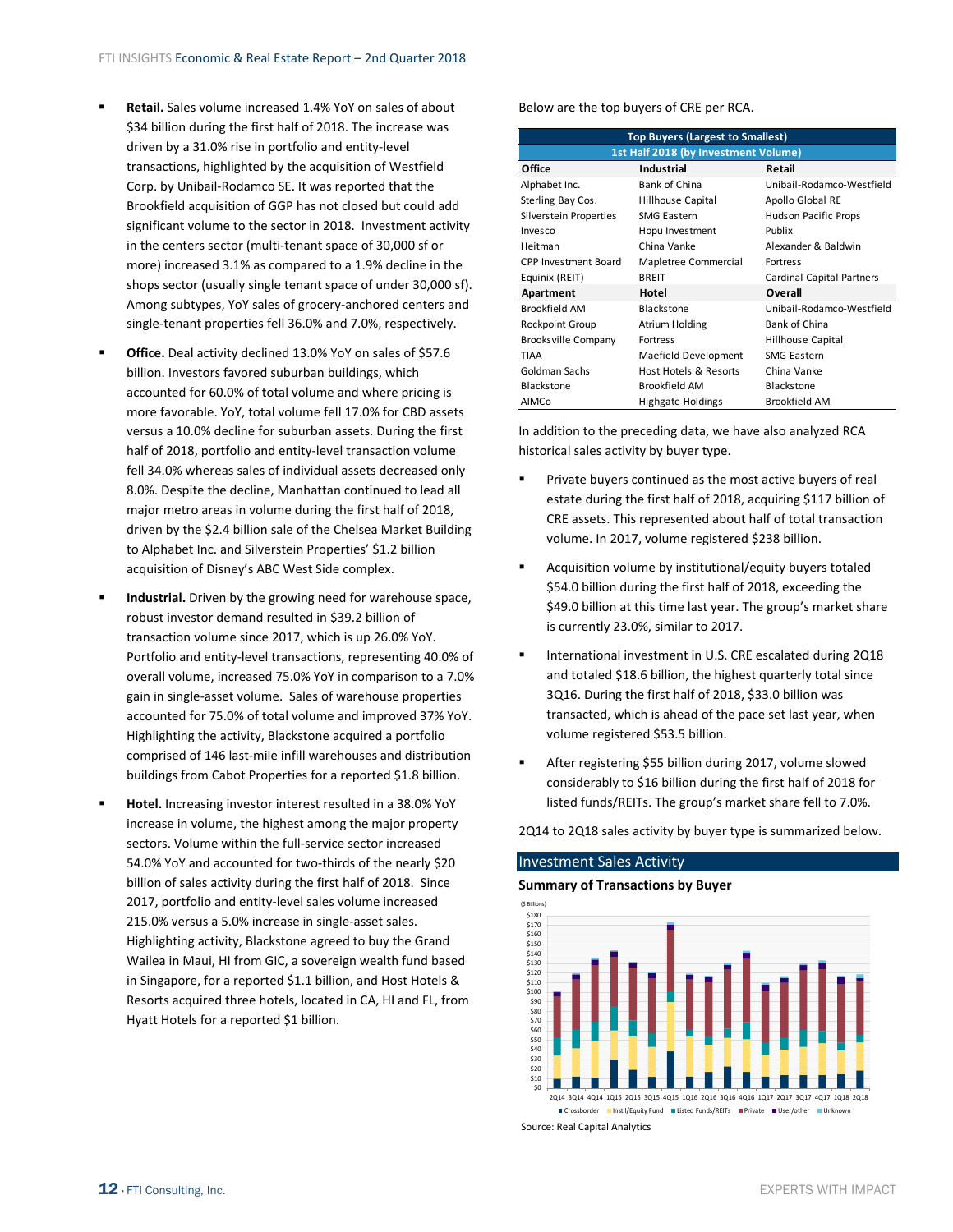#### <span id="page-12-0"></span>Below are the top metropolitan areas for sales activity per RCA.

| <b>Top Metro Areas</b> |                                            |                     |  |  |  |  |
|------------------------|--------------------------------------------|---------------------|--|--|--|--|
|                        | 1st Half 2018 Investment Volume (Total \$) |                     |  |  |  |  |
| Office                 | Industrial/Flex/R&D                        | Retail              |  |  |  |  |
| Manhattan              | Los Angeles                                | Los Angeles         |  |  |  |  |
| Chicago                | Chicago                                    | Manhattan           |  |  |  |  |
| Los Angeles            | Dallas                                     | San Diego           |  |  |  |  |
| <b>Boston</b>          | <b>Inland Empire</b>                       | San Jose            |  |  |  |  |
| Seattle                | <b>NYC Boroughs</b>                        | Chicago             |  |  |  |  |
| San Francisco          | San Jose                                   | <b>Dallas</b>       |  |  |  |  |
| DC VA burbs            | Atlanta                                    | <b>NYC Boroughs</b> |  |  |  |  |
| Apartment              | Hotel                                      | Overall             |  |  |  |  |
| Los Angeles            | Manhattan                                  | Manhattan           |  |  |  |  |
| Dallas                 | Phoenix                                    | Los Angeles         |  |  |  |  |
| <b>NYC Boroughs</b>    | San Francisco                              | <b>Dallas</b>       |  |  |  |  |
| Atlanta                | DC VA burbs                                | Chicago             |  |  |  |  |
| Houston                | Dallas                                     | Phoenix             |  |  |  |  |
| Phoenix                | Seattle                                    | Atlanta             |  |  |  |  |
| Manhattan              | Boston                                     | Houston             |  |  |  |  |

## Significant 2Q18 Sales Transactions

The following tables summarize noteworthy sales executed during 2Q18 in the major CRE sectors per CoStar.

|                                      |                                                      | <b>Office Sale Transactions</b> |                                |                                           |
|--------------------------------------|------------------------------------------------------|---------------------------------|--------------------------------|-------------------------------------------|
| Address/Name                         | City, State                                          | Size (SF)                       | <b>Sale Price</b><br>$(S$ mil) | Buyer(s)                                  |
| 5 Bryant Park                        | New York, NY                                         | 681,575                         | \$640.0                        | Savanna                                   |
| 28 State Street                      | Boston, MA                                           | 682,385                         | \$417.6                        | Heitman LLC                               |
| 175 West Jackson Boulevard           | Chicago, IL                                          | 1,452,390                       | \$305.0                        | Brookfield Asset Management, Inc.         |
| 123 Mission Street                   | San Francisco, CA                                    | 345,595                         | \$300.0                        | Northwood Investors LLC                   |
| 1111 Brickell Avenue                 | Miami, FL                                            | 522,892                         | \$248.5                        | KKR and Parkway Prop. Investments, LLC    |
| 615 South College Street             | Charlotte, NC                                        | 375,865                         | \$222.0                        | CBRE Global Investors Ltd and CalSTRS     |
| 2100 Powell Street                   | Emeryville, CA                                       | 346,025                         | \$170.9                        | <b>CBRE Global Investors Ltd</b>          |
|                                      | <b>Industrial/Flex/Data Center Sale Transactions</b> |                                 |                                |                                           |
| Address/Name                         | City, State                                          | Size (SF)                       | <b>Sale Price</b>              | Buyer(s)                                  |
|                                      |                                                      |                                 | $(5 \text{ mil})$              |                                           |
| 3740 & 3780 104th St & 3760 108th St | Hialeah, FL                                          | 1,062,427                       | \$180.0                        | <b>Duke Realty</b>                        |
| 5300 Sheila Street                   | Commerce, CA                                         | 695,120                         | \$121.0                        | Rexford Industrial                        |
| 20333 Normandie Ave                  | Torrance, CA                                         | 512,490                         | \$102.5                        | Morgan Stanley Services Group Inc.        |
| 66 Saratoga Boulevard                | Devens, MA                                           | 816,375                         | \$88.0                         | Morgan Stanley Services Group Inc.        |
| 2115 19th St N - US Pipe             | Bessemer, AL                                         | 962,000                         | \$86.1                         | W.P.Carey, Inc.                           |
| 1601 Dry Creek Dr                    | Longmont, CO                                         | 556,410                         | \$68.5                         | Lakestar Properties                       |
| 1650 Union Hill Rd                   | Alpharetta, GA                                       | 165,000                         | \$64.0                         | Centurion Investments, LLC                |
|                                      |                                                      | <b>Retail Sale Transactions</b> |                                |                                           |
| Address/Name                         | City, State                                          | Size (SF)                       | <b>Sale Price</b>              | Buyer(s)                                  |
|                                      |                                                      |                                 | $(5 \text{ mil})$              |                                           |
| PGA Plaza (2)                        | Palm Beach Gardens, FL                               | 114,374                         | \$88.0                         | <b>InvenTrust Properties</b>              |
| Silver Spring Square (11)            | Mechanicsburg, PA                                    | 342,600                         | \$80.8                         | The Wilder Companies                      |
| Rivertowns Square (9)                | Dobbs Ferry, NY                                      | 116,422                         | \$68.9                         | Regency Centers Corporation               |
| Maple Avenue Shopping Center (3)     | Vienna, VA                                           | 111,810                         | \$63.6                         | Global Retail Investors, LLC              |
| Southgate Mall (3)                   | Missoula, MT                                         | 638,233                         | \$58.0                         | Washington Prime Group Inc.               |
| MacArthur Commons (5)                | Whitehall, PA                                        | 372,569                         | \$55.3                         | Abrams Realty & Development, LLC          |
| Primrose Marketplace (2)             | Springfield, MO                                      | 372,478                         | \$51.8                         | <b>DRA Advisors LLC</b>                   |
|                                      | <b>Multifamily Sale Transactions</b>                 |                                 |                                |                                           |
| Name                                 |                                                      | <b>Units</b>                    | <b>Sale Price</b>              |                                           |
|                                      | City, State                                          |                                 | $(5 \text{ mil})$              | Buyer(s)                                  |
| North Harbor Tower                   | Chicago, IL                                          | 596                             | \$240.0                        | Waterton Residential, LLC                 |
| The Rivington                        | Hoboken, NJ                                          | 240                             | \$146.0                        | <b>Equity Residential</b>                 |
| Sussex at Kingstowne                 | Alexandria, VA                                       | 556                             | \$144.0                        | Harbor Group Management Co., LLC          |
| Domain Oakland Apartments            | Oakland, CA                                          | 264                             | \$140.0                        | Magnolia Capital                          |
| <b>Avalon Blue Hills</b>             | Randolph, MA                                         | 472                             | \$131.3                        | Blackstone Real Estate Income Trust, Inc. |
| The Quaye at Wellington              | West Palm Beach, FL                                  | 350                             | \$120.0                        | Stockbridge Capital Group, LLC            |
| Sofi Shadowridge                     | Vista, CA                                            | 314                             | \$115.0                        | Pacific Urban Residential                 |
|                                      | <b>Hospitality Sale Transactions</b>                 |                                 |                                |                                           |
| Name                                 | City, State                                          | Rooms                           | <b>Sale Price</b>              | Buyer(s)                                  |
|                                      |                                                      |                                 | $(5 \text{ mil})$              |                                           |
| The Modern Honolulu                  | Honolulu, HI                                         | 360<br>273                      | \$215.1<br>\$203.0             | Diamond Resorts International             |
| Taj Boston                           | Boston, MA                                           |                                 |                                | Iconiq Capital, Inc.                      |
| SLS Las Vegas Hotel & Casino         | Las Vegas, NV                                        | 1,622                           | \$190.0                        | Meruelo Group                             |
| Renaissance Las Vegas Hotel          | Las Vegas, NV                                        | 548                             | \$188.0                        | Rockpoint Group LLC                       |
| The Quin Hotel                       | New York, NY                                         | 208                             | \$173.9                        | Hilton Grand Vacations Company, LLC       |
| Hilton Fort Lauderdale Marina        | Fort Lauderdale, FL                                  | 589                             | \$170.7                        | Thayer Lodging Group, Inc.                |
| Hotel MdR - a DoubleTree by Hilton   | Marina Del Rey, CA                                   | 283                             | \$127.0                        | London & Regional Properties Ltd          |

## NCREIF Property Index

The NCREIF (National Council of Real Estate Investment Fiduciaries) Property Index (NPI) is a quarterly time series composite total rate of return measure of investment performance of individual CRE properties acquired in the private market for investment purposes only. Properties in the NPI are accounted for using market value accounting standards. NCREIF requires that properties included in the NPI be valued at least quarterly using standard CRE appraisal methodology. Each property must be independently appraised a minimum of once every three years. The capital value component of return is predominately the product of property appraisals. When entering the NPI, properties must be 60% occupied; investment returns are reported on a non‐leveraged basis and properties must be owned/controlled by a qualified tax‐exempt institutional investor or its designated agent.

### NPI General Recap

- NPI total returns increased 11 BPS from the prior quarter to 1.81%, composed of a 1.14% income return and a 0.67% capital appreciation return. Despite the modest gain, returns during 2Q18 were the highest since 2Q16.
- Total one‐year returns registered 7.2%, 20 BPS higher YoY. The average quarterly return during the past five years was nearly 2.4%, or 9.9% annualized.
- It was reported that overall market fundamentals remained favorable during 2Q18.
	- Occupancy rates (94.0%) increased to a new 16‐ year high for NCREIF‐tracked properties. Industrial assets had the highest occupancy (97.0%), followed by retail assets (93.0%).
	- The report also noted that rent turned positive during 2Q18 after having been negative during the prior quarter, and overall cap rates increased 8 BPS from the prior quarter to 4.94%.

### NPI Annualized Returns by Region

- Like the prior quarter, the West and South regions had the greatest returns (2.2% and 1.9%, respectively) during 2Q18. One‐year returns were strongest in the West at 9.2%, which was 200 BPS higher than in the South.
- Property gains remained weakest in the East. The region's one‐year returns of 5.2% trailed the broader index by 200 BPS. A 2Q18 return of 1.3% was recorded.
- Quarter‐over‐quarter (QoQ) gains in the Midwest increased 38 BPS during 2Q18 to 1.7%, the highest quarterly gain. Regional returns averaged 5.8% during the past year.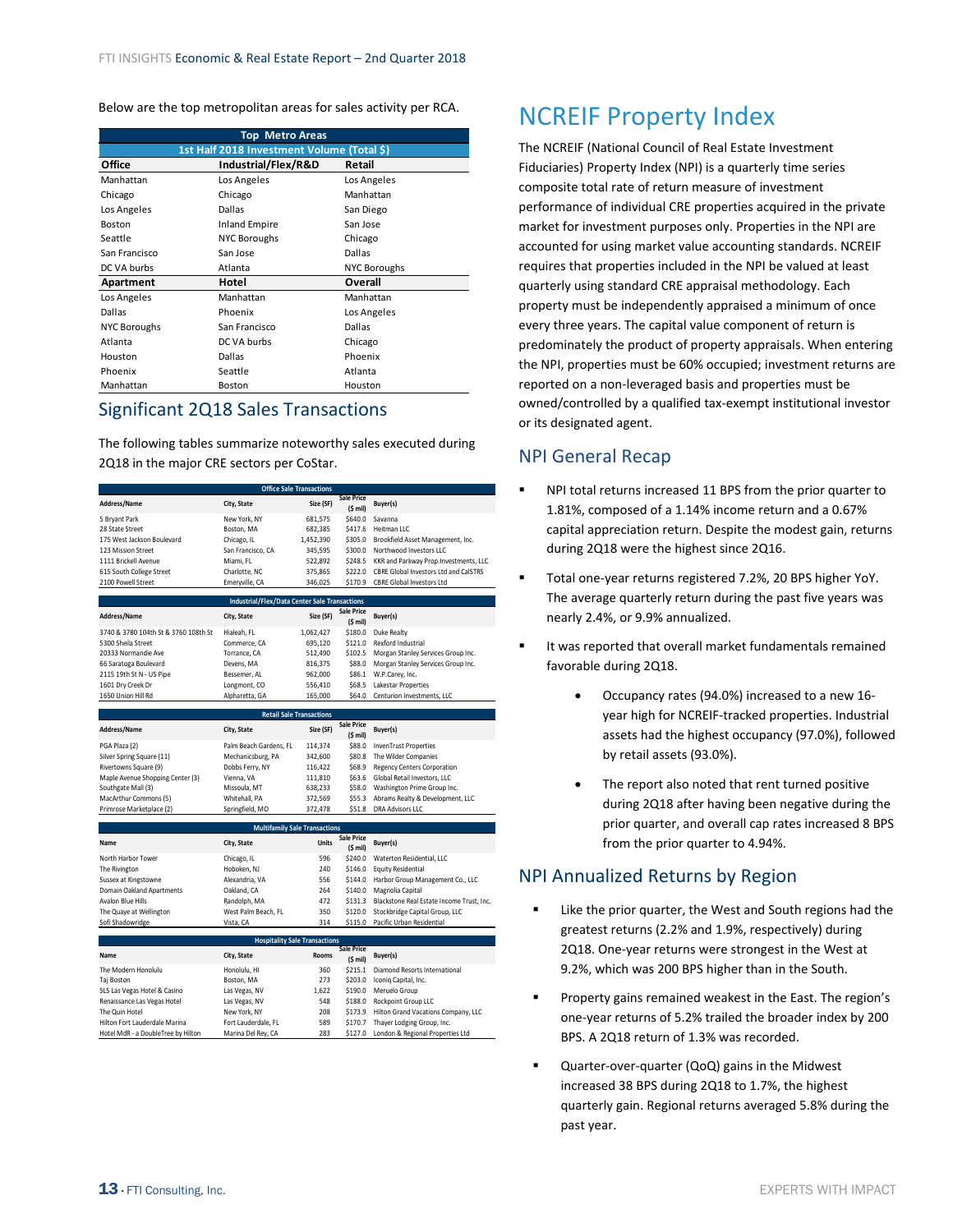<span id="page-13-0"></span>Below is a graph illustrating total returns by region since 2012. Returns for 2018 are annualized based on 2Q18 data.



| <b>NCREIF Composition by Market Value</b> |       |               |       |  |  |  |
|-------------------------------------------|-------|---------------|-------|--|--|--|
| <b>Property Type</b>                      |       | <b>Region</b> |       |  |  |  |
| Office                                    | 36.3% | West          | 39.0% |  |  |  |
| Apartment                                 | 24.2% | Fast          | 32.4% |  |  |  |
| Retail                                    | 23.0% | South         | 20.1% |  |  |  |
| Industrial                                | 15.9% | Midwest       | 8.5%  |  |  |  |
| Hotel                                     | 0.6%  |               |       |  |  |  |

### NPI Annualized Returns by Property Type

- 2Q18 spreads between the best‐ and worst‐performing asset types registered 226 BPS (3.58% vs. 1.32%), less than the 253 BPS (3.25% vs. 0.72%) spread during the prior quarter.
- Similar to the prior quarter and year, the industrial sector recorded the strongest price appreciation with a 3.6% return during 2Q18. The one‐year return of 14.1% outpaced all other property types by at least 750 BPS.
- Returns within the office sector decreased 26 BPS QoQ to 1.5% during 2Q18, the only decline among the sectors. The one‐year return of 6.6% trailed the broader index by 60 BPS.
- Within the apartment sector, a 1.5% return was recorded during 2Q18, or 4 BPS higher than the prior quarter. The one‐year return of 6.5% is 20 BPS lower than the one‐year return at 2Q17.
- Growth within the retail sector recovered from the prior quarter and increased 60 BPS to 1.3%. The one‐year return of 4.6% lagged the 6.9% one‐year return at 2Q17.
- Returns within the hotel sector increased 95 BPS QoQ to 1.95% during 2Q18. This asset class had the strongest 2Q18 income return at 2.3%, but recorded its tenth consecutive quarter of depreciation. The one‐year return of 6.3% trailed the broader index by 90 BPS.

Below is a graph showing total returns by property type since 2012. Returns for 2018 are annualized based on 2Q18 data.



# Equity REIT Analysis

## FTSE National Association of REITs U.S. Real Estate Index

Composed of 172 REITs, the Financial Times of London and London Stock Exchange (FTSE) NAREIT All Equity REITs Index ("The Index") posted its fourth consecutive monthly gain in June after weakness early in the year. Following a 3.6% gain in May, the Index increased 4.2% in June as interest rate concerns have largely subsided, REIT market fundamentals have been strong, and increasing numbers of investors seek to deploy capital in more defensive sectors amidst inflation concerns and the potential for an escalating trade war.

With the latest monthly increase, REIT returns posted a 1.3% return during the first half of 2018 but still lagged the 4.9% return recorded at this time last year. Since reaching a low point in February, REIT returns have outperformed the S&P 500 Index. Last year, the Index increased 8.7%.

Below is a brief overview of selected CRE sector performance. All sectors rebounded from the 1Q18 performance.

- The industrial sector (composed of 14 REITs) gained 5.7% during the first half of 2018 but still lagged the 11.2% return YoY. Analysts are generally optimistic on sector performance, due to sustained demand for modern big box distribution warehouse space resulting from the continued growth of e‐ commerce.
	- Often tied to industrial market performance, the self-storage sector (composed of five REITs) gained 12.3% during the first half of 2018, the highest among any sector. In contrast, the data center sector lost 3.1% since 2017 despite a 6.7% gain during June.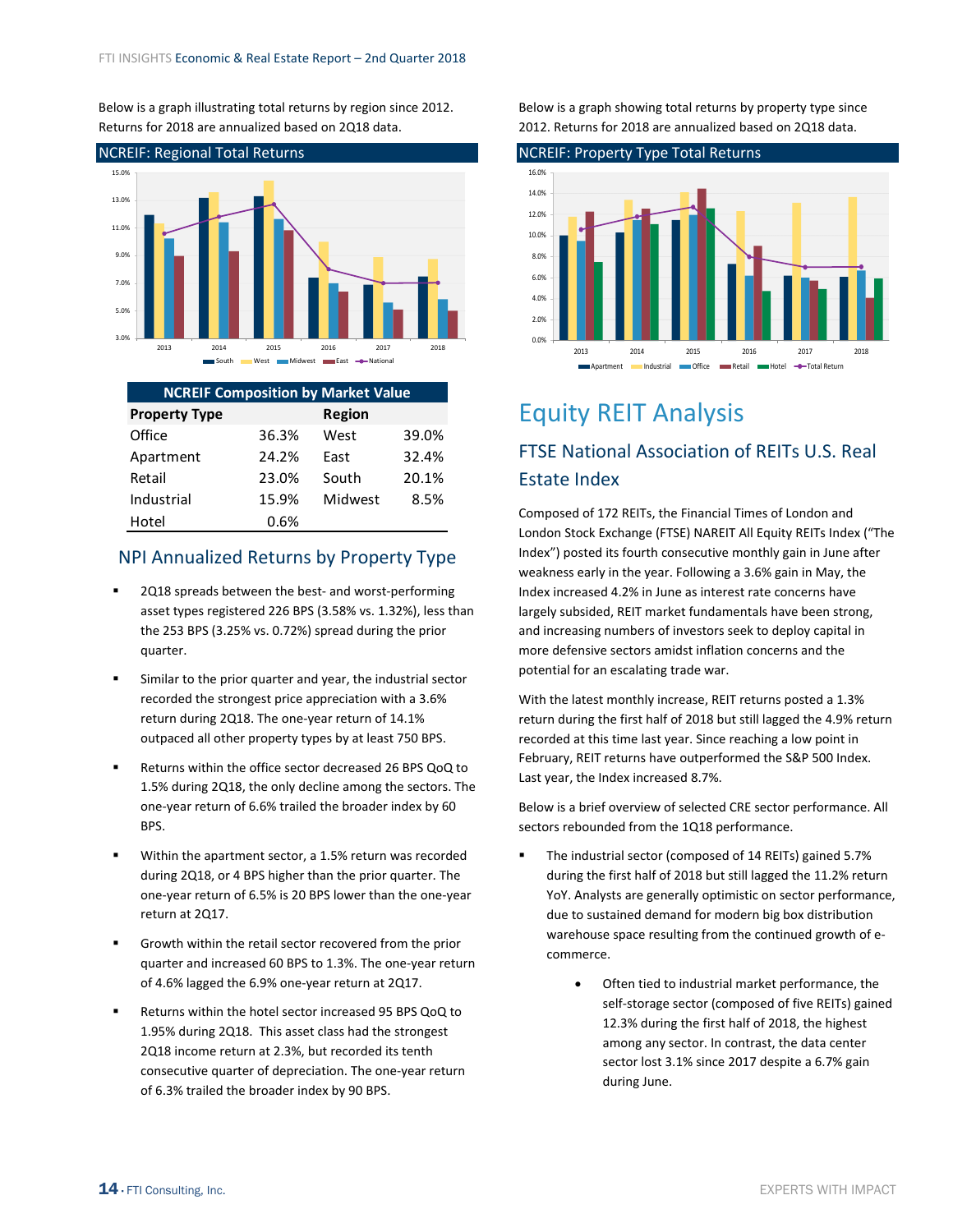- <span id="page-14-0"></span> The office sector (composed of 23 REITs) posted a 0.5% loss during the first half of 2018, lagging the 9.0% return recorded during this same period last year. Analysts have expressed cautious optimism but are increasingly concerned regarding underlying growth in the labor market and rental rate appreciation in select markets.
- Returns have steadily improved within the retail sector (composed of 31 REITs) during 2018. Following a negative 11.2% return in 1Q18, returns of 4.1% and 5.8% were recorded in May and June, respectively. The negative 2.2% first half of 2018 return is better than the negative 12.0% YoY return. Since 2017, returns within the free‐standing subsector (+1.8%) bested those with the regional mall (‐2.2%) and shopping center (‐4.6%) subsectors.
- After returning 5.7% during the first half of 2017, the apartment sector (composed of 14 REITs) posted a 0.9% increase during the first six months of 2018 and rebounded from a 5.1% loss posted in 1Q18. Investors are still generally upbeat on the sector due to steady demand, the high cost of home ownership and favorable demographics.
- The lodging/resorts sector (composed of 17 REITs) rebounded during 2Q18 after posting a 5.0% loss during the first quarter. The 8.5% return since 2017 was the highest among the major property types. Concerns regarding the increasing cost and availability of labor will continue to challenge the sector.

Below is a graph illustrating total returns by property sector from 2015 to 2Q18.



## Largest REIT by Market Cap

The following is a summary of the performance of the largest U.S. equity REITS during 2Q18. The healthcare REITs Ventas Inc. and Welltower Inc. experienced the largest quarterly percentage increases in market capitalization. Other strong performers included Public Storage, Host Hotels & Resorts Inc. and Vornado Realty Trust.

| <b>Largest U.S. Equity REITs</b> |               |                |                    |                                                    |             |  |  |
|----------------------------------|---------------|----------------|--------------------|----------------------------------------------------|-------------|--|--|
| <b>Name</b>                      | Symbol Sector |                | 2018<br>(billions) | 1018<br><b>Market Cap Market Cap</b><br>(billions) | %<br>Change |  |  |
| <b>American Tower REIT</b>       | AMT           | Infrastructure | \$63.7             | \$61.8                                             | 3.1%        |  |  |
| Simon Property Group Inc.        | <b>SPG</b>    | Retail         | \$52.7             | \$48.2                                             | 9.4%        |  |  |
| Crown Castle International Corp. | CCI.          | Infrastructure | \$44.7             | \$44.1                                             | 1.4%        |  |  |
| <b>Public Storage</b>            | <b>PSA</b>    | Storage        | \$39.5             | \$34.8                                             | 13.5%       |  |  |
| Prologis Inc.                    | PLD           | Industrial     | \$35.0             | \$33.4                                             | 4.8%        |  |  |
| Equinix, inc.                    | <b>EQIX</b>   | Data Center    | \$34.2             | \$32.6                                             | 4.8%        |  |  |
| Weyerhaeuser Co.                 | <b>WY</b>     | Timber         | \$27.6             | \$26.3                                             | 4.9%        |  |  |
| Avalonbay Communities Inc.       | AVB           | Residential    | \$23.8             | \$22.7                                             | 4.8%        |  |  |
| <b>Equity Residential</b>        | <b>EQR</b>    | Residential    | \$23.5             | \$22.5                                             | 4.1%        |  |  |
| Welltower Inc.                   | WFLL          | Healthcare     | \$23.3             | \$20.2                                             | 15.7%       |  |  |
| Digital Realty Trust Inc.        | <b>DLR</b>    | Data Center    | \$23.0             | \$21.6                                             | 6.6%        |  |  |
| Ventas Inc.                      | <b>VTR</b>    | Healthcare     | \$20.9             | \$17.6                                             | 19.0%       |  |  |
| GGP Inc.                         | GGP           | Retail         | \$19.6             | \$19.4                                             | 1.2%        |  |  |
| Boston Properties Inc.           | <b>BXP</b>    | Office         | \$19.4             | \$19.0                                             | 2.1%        |  |  |
| SBA Communications Corp.         | SBAC          | Infrastructure | \$19.0             | \$20.1                                             | $-5.3%$     |  |  |
| Essex Property Trust Inc.        | ESS           | Residential    | \$15.8             | \$15.8                                             | 0.0%        |  |  |
| Host Hotels & Resorts Inc.       | <b>HST</b>    | Hotel/Lodging  | \$15.6             | \$13.8                                             | 13.3%       |  |  |
| Realty Income Corp.              | O             | Retail         | \$15.3             | \$14.6                                             | 4.9%        |  |  |
| Vornado Realty Trust             | <b>VNO</b>    | Diversified    | \$14.1             | \$12.7                                             | 10.3%       |  |  |
| Alexandria Real Estate Equities  | ARE           | Office         | \$13.0             | \$12.6                                             | 2.8%        |  |  |

Source: REIT.com; 2Q18 as of June 30, 2018; 1Q18 as of March 31, 2018

### Stock Market Recap

Following a tumultuous first quarter, volatility eased somewhat during 2Q18. Despite positive corporate fundamentals, analysts believed that escalating trade tensions between the United States and China were partly responsible for lagging stock performance relative to strong corporate profits. Trade concern also extended to Canada and Mexico with the uncertain future of the North American Free Trade Agreement. Towards the end of the quarter, the potential for tariffs appeared to impact corporate strategy and profits outlook, causing the leading markets to slump.

Performance varied among stock indices. Market gains were largely attributed to technology stocks, driving a 6.3% gain for the NASDAQ during the quarter, outpacing returns with the S&P 500 Index (+ 3.4%) and Dow Jones Industrial Average (+1.3%). Within the S&P 500 Index, energy shares (+13.5%) were the best performer as oil prices reached four‐year highs. The strong domestic economy also lifted small caps and REITs, which are less exposed to global trends and trade risk. For the first half of 2018, the consumer discretionary sector led all sectors in gains, up 11.5%, followed by information technology (+10.9%). The worst performing sectors have been consumer staples (‐8.6%) and telecom services (8.4%).

The following chart highlights the annual returns of Equity REITs in comparison to several of the leading stock market indices.

| <b>Index</b>       | 2013  | 2014  | 2015    | 2016  | 2017  |      | 2018 2013-2017 |
|--------------------|-------|-------|---------|-------|-------|------|----------------|
|                    |       |       |         |       |       |      | avg            |
| <b>Equity REIT</b> | 2.9%  | 28.0% | 2.8%    | 8.6%  | 8.7%  | 1.3% | 10.2%          |
| NASDAQ             | 12.1% | 13.4% | 5.7%    | 8.9%  | 28.2% | 8.8% | 13.7%          |
| S&P 500            | 38.3% | 11.4% | $-0.7%$ | 12.0% | 19.4% | 2.9% | 16.1%          |
| DJIA               | 29.6% | 7.5%  | $-2.2%$ | 16.5% | 25.1% | 0.4% | 15.3%          |

Source: Reit.com, Yahoo Finance: 2018 is from January 2, 2018 to June 29, 2018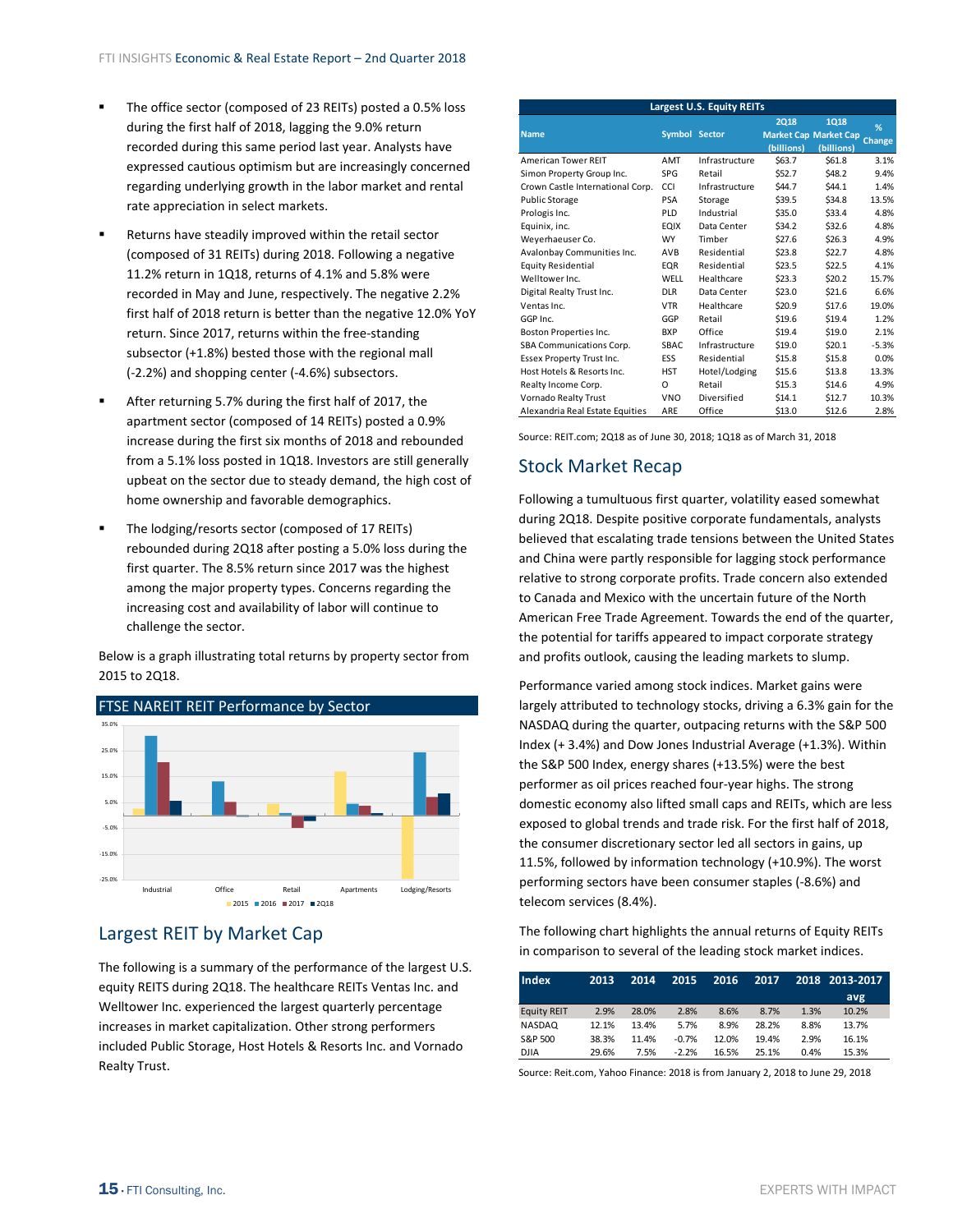## <span id="page-15-0"></span>Capital Raising

Publicly traded U.S. equity REITs raised \$21.5 billion through the first half of 2018, a 53.0% YoY decline. It appears that capital raising has been negatively impacted by rising interest rates, which have made bonds more attractive and will likely lessen the appeal of the dividends paid by REITs. In 2017, publicly traded U.S. equity REITs raised about \$90 billion.

During the first six months of 2018, the specialty sector (including data center, student housing and communications REITs) raised \$8.8 billion, followed by \$3.2 billion by industrial REITs, \$2.1 billion by residential REITs (comprising multifamily, single family, student housing and manufactured home REITs), \$2.0 billion by office REITs, \$1.8 billion by retail REITs and \$1.7 billion by healthcare REITs. Senior debt offerings totaled \$15.4 billion, accounting for 72.0% of total capital raising.

Below is a graph showing the capital raised by REITs since 2008.



Source: NAREIT/ SNL Financial

## Initial Public Offerings

According to SNL Financial and NAREIT, three REIT IPOs were priced during the first half of 2018, all in January.

- Industrial Logistics Properties Trust (NASDAQ: ILPT) completed its \$480 million IPO. ILPT, based in Newton, MA, was formed to own and lease industrial and logistics properties throughout the United States.
- AmeriCold Realty Trust (NYSE: COLD) raised \$725 million for its IPO. Based in Atlanta, Georgia, Americold owns and operates 158 temperature‐controlled warehouses, with approximately 1 billion cubic feet of storage, in the United States, Australia, New Zealand, Canada and Argentina.
- Based in Las Vegas, Nevada, VICI Properties, (NYSE: VICI), completed its \$1.21 billion IPO. VICI owns, acquires, and develops gaming, hospitality, and entertainment destinations in the United States. The company's portfolio includes 20 gaming facilities as well as approximately 14,500 hotel rooms, 150 restaurants, bars, and nightclubs. VCI leases its properties primarily under the Caesars, Horseshoe, Harrah's, and Bally's brands.

## Commercial Lending

The Mortgage Bankers Association's (MBA) Quarterly Survey of Commercial/Multi‐Family Mortgage Bankers Originations reported that 2Q18 commercial and multifamily mortgage loan originations increased 4.0% YoY and grew 33.0% QoQ. Among property types, the largest YoY increase was within the hotel sector, while the health care and office sectors posted declines. Loans originated for government sponsored entities (GSEs) recorded the largest increase while the CMBS/conduit sector posted the largest decline in origination volume.

Jamie Woodwell, MBA's VP of CRE Research, remarked, "Commercial and multifamily real estate borrowing and lending continues to track with last year's level. Investor demand for multifamily properties and hotels are helping push originations higher, even as loan demand for retail properties is down. New loan demand continues to be supported by still‐low long‐term interest rates, growing property incomes and rising values."

According to the July 2018 Senior Loan Officer Opinion Survey on Bank Lending Practices, there was little change in overall CRE lending standards; however, it was reported that a modest number of domestic banks tightened lending standards for loans secured by multifamily residential properties. Domestic banks reported weaker demand for construction and land development loans and multifamily loans. During the past year, domestic banks' current levels of CRE lending standards appear generally less tight, while foreign banks' current levels of such standards appear to have tightened on balance.

CBRE's Lending Momentum Index, which tracks loans originated or brokered by CBRE Capital Markets, indicated that the commercial mortgage market remained favorable, characterized by tight loan credit spreads and stable underwriting standards, despite lower loan maturity volumes resulting in fewer originations. It was noted that lending volume moved little from the prior quarter during 2Q18, but the June reading was down 10.6% YoY. The report also mentioned that commercial loan spreads continued to tighten in 2Q18 and although multifamily spreads recorded a slight uptick from the prior quarter, spreads were down YoY. Overall debt service coverage and loan‐to‐value ratios were consistent with 1Q18.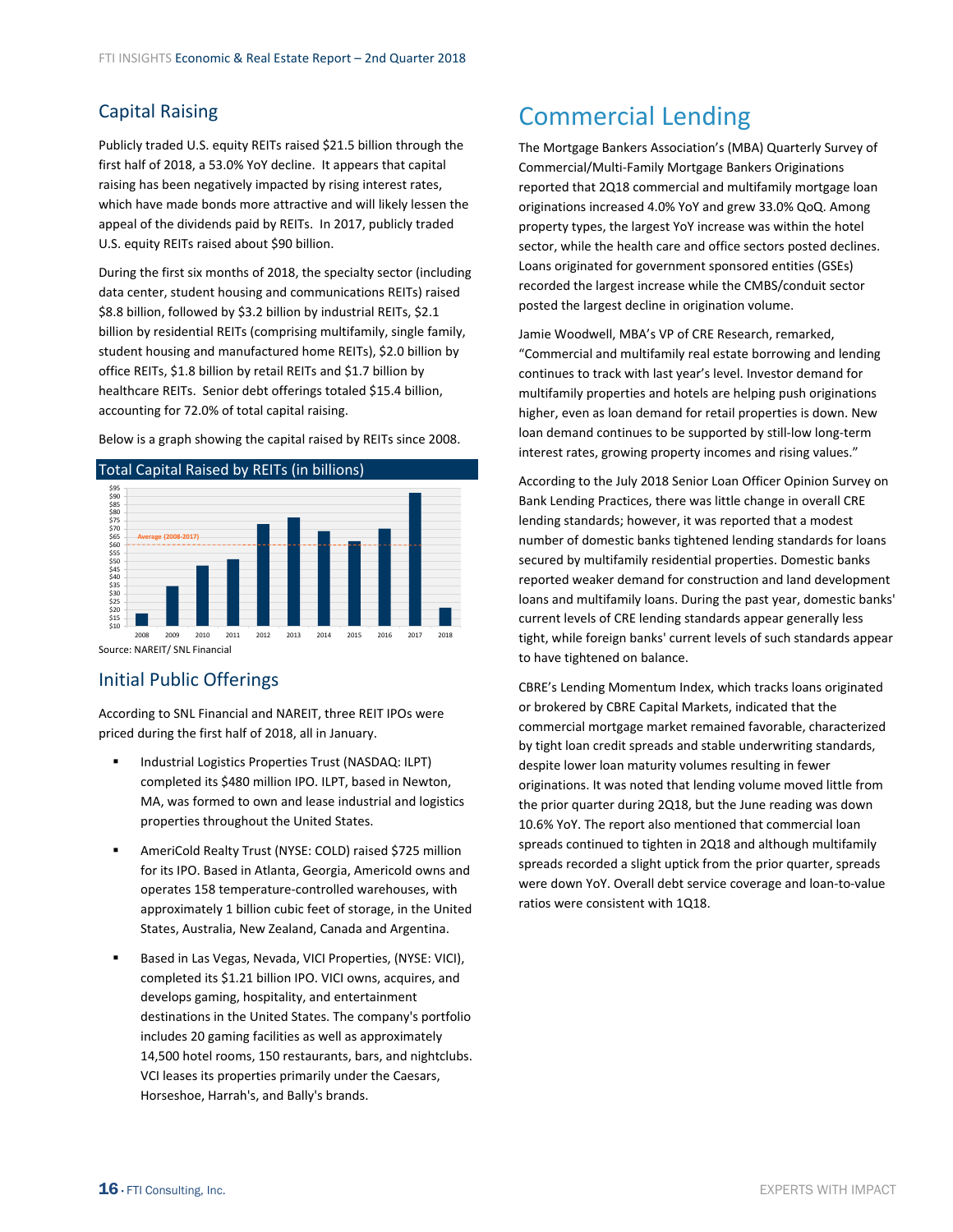<span id="page-16-0"></span>The following chart, per the Mortgage Bankers Association, summarizes lending activity by property and investor type.

| <b>Lending Activity 2Q 2018</b> |                |                |  |  |  |  |
|---------------------------------|----------------|----------------|--|--|--|--|
| <b>Type</b>                     | % Change since | % Change since |  |  |  |  |
|                                 | 20 2017        | 10 2018        |  |  |  |  |
| <b>Property Type</b>            |                |                |  |  |  |  |
| Industrial                      | $-10.0%$       | 9.0%           |  |  |  |  |
| Multi-Family                    | 17.0%          | 25.0%          |  |  |  |  |
| Office                          | $-4.0%$        | 36.0%          |  |  |  |  |
| Retail                          | 1.0%           | 87.0%          |  |  |  |  |
| Hotel                           | 22.0%          | 89.0%          |  |  |  |  |
| <b>Health Care</b>              | $-16.0%$       | $-9.0%$        |  |  |  |  |
| <b>Investor Type</b>            |                |                |  |  |  |  |
| CMBS/Conduits                   | $-8.0%$        | 79.0%          |  |  |  |  |
| <b>Commercial Banks</b>         | $-1.0%$        | 33.0%          |  |  |  |  |
| Life Insurance Co.              | 6.0%           | 21.0%          |  |  |  |  |
| GSE's (FNMA/FHLMC)              | 18.0%          | 33.0%          |  |  |  |  |
| Overall                         | 4.0%           | 32.0%          |  |  |  |  |

Below is a graph depicting the frequency of

commercial/multifamily loan originations since 1Q13.

#### Commercial/Multifamily Mortgage Bankers Origination Index

**2001 Quarterly Average = 100**



Source: Commercial Mortgage Bankers Association

## Commercial Mortgage‐Backed Securities (CMBS) Market

The revitalization of the CMBS market continues as a vital action for the recovery of the commercial real‐estate market.

### CMBS Issuances

According to data from Commercial Mortgage Alert (CMA), CMBS issuances registered \$21.1 billion during 2Q18, down 3.0% during the same period last year. During the first half of 2018, issuance totaled \$40.5 billion, up 13.0% YoY. According to Trepp, deal volume has been driven by single‐asset, single‐borrower CMBS deals for high‐end buildings in major cities, and office loans (29.0%) have accounted for the largest percentage of CMBS issuances during the first half of the year. Last year, CMBS issuance registered about \$95 billion, up about 25.0% from 2016, and ramped up quarterly during the year as the market adapted to the risk retention rules enacted in 2016.

#### U.S. CMBS Issuances



CMBS Delinquency

According to Morningstar, the June 2018 CMBS delinquency rate decreased 9 BPS to 2.06%, representing a post‐crisis low, the lowest level since 2009 and 113 BPS lower on a YoY basis. The delinquent unpaid balance for CMBS totaled \$17.1 billion or \$7.5 billion lower YoY. By property type, multifamily properties had the lowest delinquency rates at 0.3%. Retail properties had the highest delinquencies (5.4%) followed by office (4.3%), industrial (3.7%) and hotel (2.1%) assets.

Other notable information from the June report is summarized below.

- Retail loan delinquencies (40.0% of the total) were the greatest contributor to CMBS delinquencies during the past 12 months, but fell 19.4% YoY to \$6.8 billion.
- Office loan delinquencies (32.0%) decreased \$2.8 billion or 34.0% YoY to \$5.4 billion. Hotel loan delinquencies (9.0%) fell 34.0% YoY to \$1.5 billion. Multifamily loan delinquencies (7.0%) declined 44.0% YoY to \$976 million. Industrial loan delinquencies (5.0%) decreased 34.0% YoY to \$809 million.
- It is projected that nearly \$4.4 billion of CMBS loans will mature throughout the remainder of 2018.

Below is a chart depicting monthly CMBS delinquencies since June 2013.

#### CMBS Delinquency Balance vs. Percentage

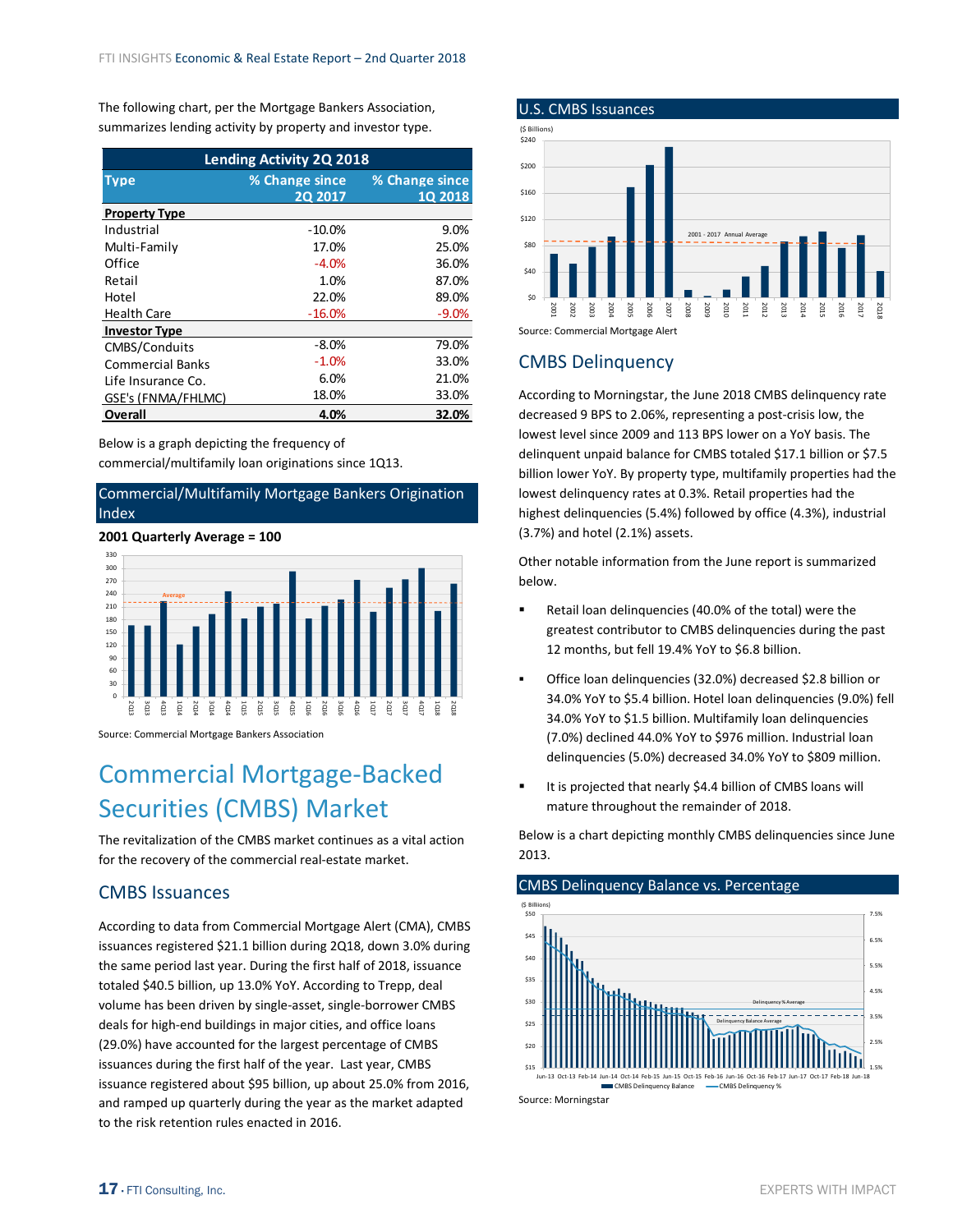## <span id="page-17-0"></span>Property Sector Overviews

### **Office**

- 2Q18 office vacancies remained unchanged at 10.0% on both a YoY and QoQ basis. (CoStar)
- YoY, asking rental rates increased 3.6%, the seventh consecutive year of growth. Class A asking rental rates were about \$8.05/sf higher than for Class B space. (CoStar)
- CoStar reported numerous significant leases during 2Q18, including Pfizer, Inc. committing to 792,000 sf at The Spiral in Hudson Yards for its new headquarters when complete. At Park Tower at Transbay, Facebook leased 763,102 sf. Other large deals included Micron Technology (603,666 sf) and Analog Devices (445,058 sf) taking space in the South Bay/San Jose market, Latham & Watkins (407,000 sf) and J. Crew (321,732 sf) signing on for space in Manhattan and Indeed.com committing to 307,771 sf in the Austin market.
- Nearly 156 million square feet (msf) was under construction as of 2Q18, off slightly YoY. Development is progressing on 433 West Van Buren Street (2.7 msf) in Chicago, 30 Hudson Yards (2.6 msf) in Manhattan, American Airlines Corporate Campus (1.7 msf) in Fort Worth, Comcast Technology Center (1.3 msf) in Philadelphia and First Street Tower (1.3 msf) in San Francisco.
- Driven by growth in the professional and business services sector, about 349,000 jobs were created in the office‐using employment sectors during the first half of 2018, up 19.0% YoY, despite a fall in information service employment.

![](_page_17_Figure_8.jpeg)

Source: CoStar (reflects select markets)

- Nearly 44.0 msf was delivered during the first half of 2018, a 5.0% YoY increase. Highlighting activity was the completion of 3 World Trade Center (2.9 msf) in Manhattan. Other construction included Salesforce Tower (1.4 msf) in San Francisco, Liberty Mutual Campus (1.1 msf) in Plano, TX, 151 North Franklin Street (807,350 sf) in Chicago and Apple Campus (777,000 sf) in Sunnyvale, CA.
- Net absorption registered 36 msf during the first half of 2018, representing a 15.0% YoY increase. Suburban markets accounted for 65.0% of net absorption since 2017, while 80.0% of absorption was recorded in Class A assets. (Costar)

Below is CoStar's ranking of key market indicators among the largest office markets.

|                           | 2Q18 Largest 25 Office Markets Comparison |                                |      |                                              |      |  |  |
|---------------------------|-------------------------------------------|--------------------------------|------|----------------------------------------------|------|--|--|
| <b>YTD Net Absorption</b> |                                           | <b>Vacancy Rate</b>            |      | <b>YTD Construction</b><br><b>Deliveries</b> |      |  |  |
| <b>Million SF</b>         |                                           | <b>Best Performing Markets</b> |      | <b>Million SF</b>                            |      |  |  |
| San Francisco             | 3.70                                      | San Francisco                  | 6.1% | Dallas/Ft Worth                              | 4.10 |  |  |
| New York City             | 2.79                                      | Portland                       | 6.6% | San Francisco                                | 3.00 |  |  |
| Chicago                   | 2.25                                      | Kansas City                    | 6.8% | Denver                                       | 2.90 |  |  |
| Denver                    | 2.17                                      | Seattle                        | 7.0% | Washington D.C.                              | 2.50 |  |  |
| Dallas/Ft Worth           | 2.17                                      | Tampa                          | 7.0% | Chicago                                      | 2.10 |  |  |
| Seattle                   | 2.13                                      | Minneapolis                    | 7.7% | Atlanta                                      | 1.96 |  |  |
| Washington D.C.           | 1.80                                      | <b>Boston</b>                  | 7.8% | Portland                                     | 1.60 |  |  |
| Atlanta                   | 1.73                                      | Long Island                    | 8.0% | Minneapolis                                  | 1.29 |  |  |
| Phoenix                   | 1.53                                      | New York City                  | 8.1% | Los Angeles                                  | 1.15 |  |  |
| Philadelphia              | 1.01                                      | Philadelphia                   | 8.1% | Philadelphia                                 | 0.80 |  |  |
| Source: CoStar            |                                           |                                |      |                                              |      |  |  |

### Industrial

- Steady demand for modern distribution space and a healthy manufacturing sector have positively impacted the sector. According to CoStar, vacancy rates have declined 20 BPS YoY to 4.9% to further decrease to historically low levels. Approximately 136 msf was absorbed during the first half of 2018, down 4.0% from this period last year.
- Increasing demand from logistics/big-box users and thirdparty logistics services (3PLs), who have continued seeking out locations near major inland hubs, seaports and locations with good transportation infrastructure, continue to place upward pressure on asking rental rates, which have increased 10.0% YoY and have now firmly surpassed pre‐ recession peak levels. (CoStar)

![](_page_17_Figure_17.jpeg)

Source: Costar (reflects select markets)

 To satisfy escalating demand, developers delivered about 142 msf during the first half of 2018, a 5.0% YoY increase. Approximately 75 industrial facilities greater than 500,000 sf were delivered since 2017, including a 2.6‐msf distribution center for Walmart in Irvington, AL, a 2.5‐msf facility for Sterilite Corp. in Davenport, IA, a 1.6‐msf facility for Sofidel Group in Circleville, OH, a 1.5‐msf warehouse for Lindt Chocolate in McDonough, GA and a 1.3‐msf facility for Wayfair Inc. in Cranbury, NJ (Costar).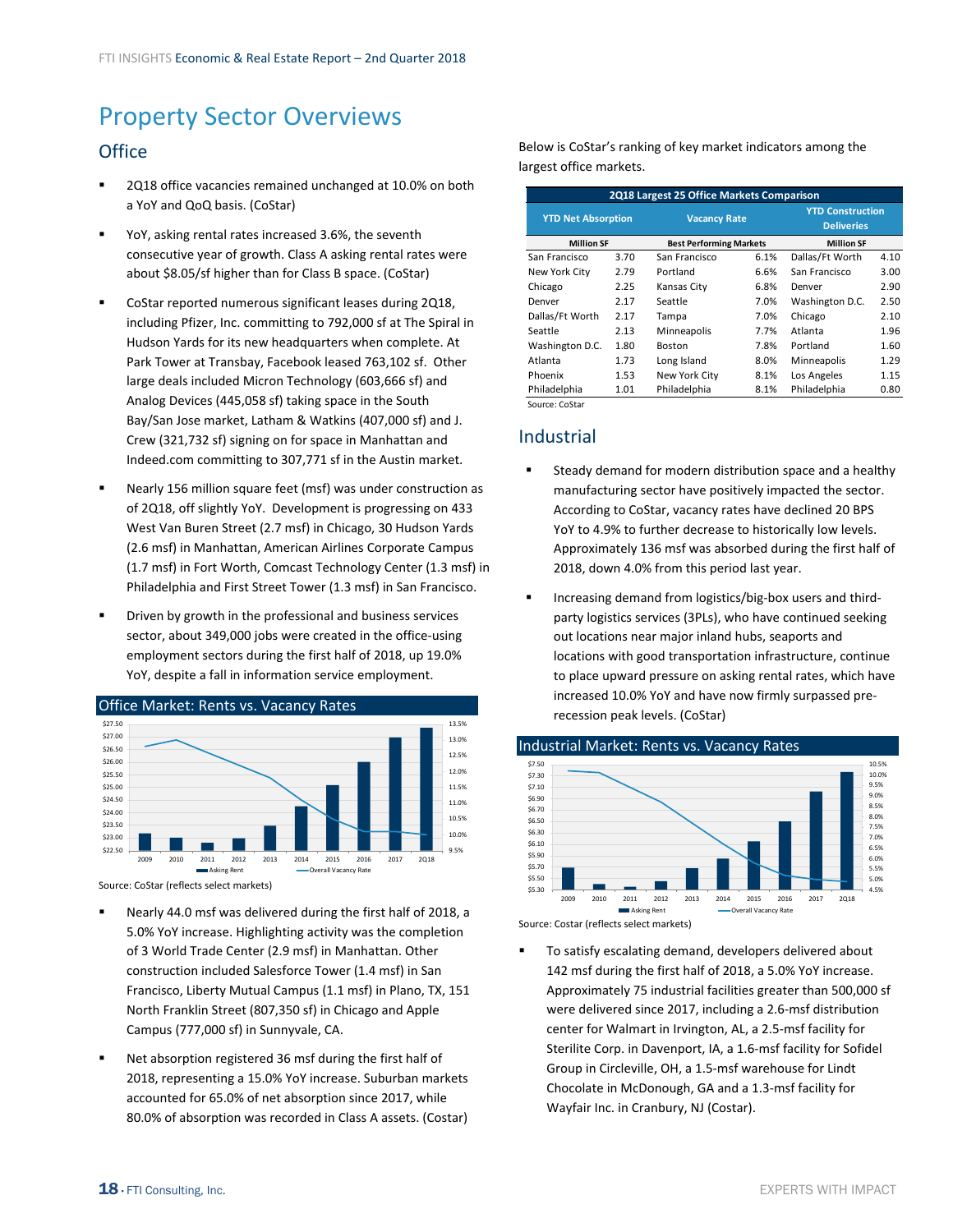- <span id="page-18-0"></span> About 325 msf was under construction as of 2Q18, a 20.0% YoY increase. CoStar estimates that about 55 facilities of at least 1.0 msf are under construction. Work progresses on facilities for Tesla (3.8 msf) in Northern Nevada, Proctor and Gamble (3.5 msf) in West Virginia, Facebook "data centers" (5.4 msf) in New Mexico and Nebraska, Amazon (2.4 msf) in Colorado and Volvo (2.3 msf) in South Carolina.
- During 2Q18, notable new leases of approximately 1.0 msf were executed by UPS, Amazon and DAMCO Distribution. Firms signing new deals for more than 400,000 sf included Facebook, Schneider Electric, Kuehne & Nagel, Geodis Logistics, Schenker Logistics, Blue Buffalo Pet Products, Inc., Hand Air Express LLC, XPO Logistics, Clutter, PPG Industries, Ross Stores Inc., Dart and Fashion Nova.

Below is CoStar's ranking of key market indicators among the largest industrial markets.

| 2Q18 Largest 25 Industrial Markets Comparison |       |                                |      |                                              |       |  |  |
|-----------------------------------------------|-------|--------------------------------|------|----------------------------------------------|-------|--|--|
| <b>YTD Net Absorption</b>                     |       | <b>Vacancy Rate</b>            |      | <b>YTD Construction</b><br><b>Deliveries</b> |       |  |  |
| <b>Million SF</b>                             |       | <b>Best Performing Markets</b> |      | <b>Million SF</b>                            |       |  |  |
| <b>Inland Empire</b>                          | 14.27 | West Michigan                  | 1.7% | <b>Inland Empire</b>                         | 11.13 |  |  |
| Northern NJ                                   | 9.53  | Orange County                  | 2.4% | Atlanta                                      | 9.22  |  |  |
| Dallas/Ft Worth                               | 7.79  | Los Angeles                    | 2.7% | Dallas/Ft Worth                              | 7.75  |  |  |
| Atlanta                                       | 7.07  | Cincinnati                     | 2.8% | Chicago                                      | 7.64  |  |  |
| Philadelphia                                  | 6.78  | Detroit                        | 3.1% | Northern NJ                                  | 6.08  |  |  |
| Chicago                                       | 5.15  | Seattle                        | 3.1% | Philadelphia                                 | 4.75  |  |  |
| Indianapolis                                  | 4.54  | Minneapolis                    | 3.6% | Houston                                      | 4.68  |  |  |
| Charlotte                                     | 4.28  | Portland                       | 3.7% | Charlotte                                    | 4.29  |  |  |
| Phoenix                                       | 4.27  | Milwaukee                      | 4.0% | Los Angeles                                  | 3.57  |  |  |
| Cincinnati                                    | 3.74  | Cleveland                      | 4.2% | Kansas City                                  | 3.56  |  |  |

Source: CoStar

### Retail

- Despite an increasing number of retail clos**i**ngs and bankruptcies, the overall retail vacancy rate fell 10 BPS YoY to 4.6% as of 2Q18. The neighborhood shopping center sector had higher vacancies (7.2%) than the mall (4.0%) and power center (4.7%) sectors. (CoStar)
- Modest new development continues as developers wait for projects to be significantly pre‐leased before breaking ground, typically for single‐tenant formats. American Dream at Meadowlands (2.1 msf), among the largest U.S. retail projects, continues to progress in Northern New Jersey.

![](_page_18_Figure_9.jpeg)

 Regional malls continued to experience considerable bifurcation as high‐end malls in primary locations have performed well. In contrast, older malls continue to have high vacancies and closures. Developers have continued to redevelop and reposition this aging inventory with alternative uses.

- Retailers continued filing for bankruptcy protection during the first half of 2018 as consumers continue to shop more online, shift spending habits to more travel and experience‐ related activities and shop more at off‐price and discount retailers.
	- Notable filings included The Walking Company, The Bon‐Ton Stores, Claire's, Remington Outdoor, Nine West Holdings, A'gaci, Kiko USA, Southeastern Grocers and Tops Markets.
- As the supply of physical stores outpaces shopper demand, retailer profits continue to be negatively impacted, contributing to more store closing operations. Coresight Research estimated that nearly 4,140 store closings were announced during the first half of 2018

| <b>YTD 2018 Major U.S. Store Closure Announcements</b> |               |                      |               |  |
|--------------------------------------------------------|---------------|----------------------|---------------|--|
| <b>Company</b>                                         | <b>Stores</b> | <b>Company</b>       | <b>Stores</b> |  |
| Toys R Us                                              | 881           | Foot Locker          | 110           |  |
| Walgreens                                              | 600           | The Children's Place | 100           |  |
| Sears and Kmart                                        | 274           | Southeastern Grocers | 94            |  |
| Ascena Retail Group                                    | 267           | Aaron Brothers       | 94            |  |
| Bon-Ton                                                | 260           | Nine West            | 71            |  |
| Best Buy                                               | 250           | Gap                  | 70            |  |
| Signet Jewelers                                        | 200           | Walmart              | 63            |  |
| <b>Mattress Firm</b>                                   | 200           | Abercrombie & Fitch  | 60            |  |
| <b>GNC</b>                                             | 200           | A'gaci               | 49            |  |
| Claire's                                               | 132           | <b>Shoe Carnival</b> | 25            |  |

Source: Coresight Research

Source: Coresight Research (Dated June 29, 2018)

 Dollar‐store chains (such as Dollar General), national discounters (such as Ross Stores, Five Below and Walmart), and new U.S. grocery chains (Aldi and Lidl) are the main drivers of brick‐and‐mortar retail growth. Most of the Gap openings are under the Old Navy brand.

Coresight Research estimated that nearly 2,000 store openings were announced during the first half of 2018.

| <b>YTD 2018 Significant Announced Retail Store Openings</b> |               |                        |               |  |
|-------------------------------------------------------------|---------------|------------------------|---------------|--|
| <b>Company</b>                                              | <b>Stores</b> | <b>Company</b>         | <b>Stores</b> |  |
| Dollar General                                              | 900           | Walmart                | 90            |  |
| Aldi                                                        | 200           | <b>Gander Outdoors</b> | 69            |  |
| Five Below                                                  | 125           | Old Navy               | 60            |  |
| O Bag                                                       | 100           | Untuckit               | 50            |  |
| Ross Stores                                                 | 100           | Foot Locker            | 40            |  |
| Gap                                                         | 90            | <b>Warby Parker</b>    | 36            |  |

Source: Coresight Research (Dated June 29, 2018)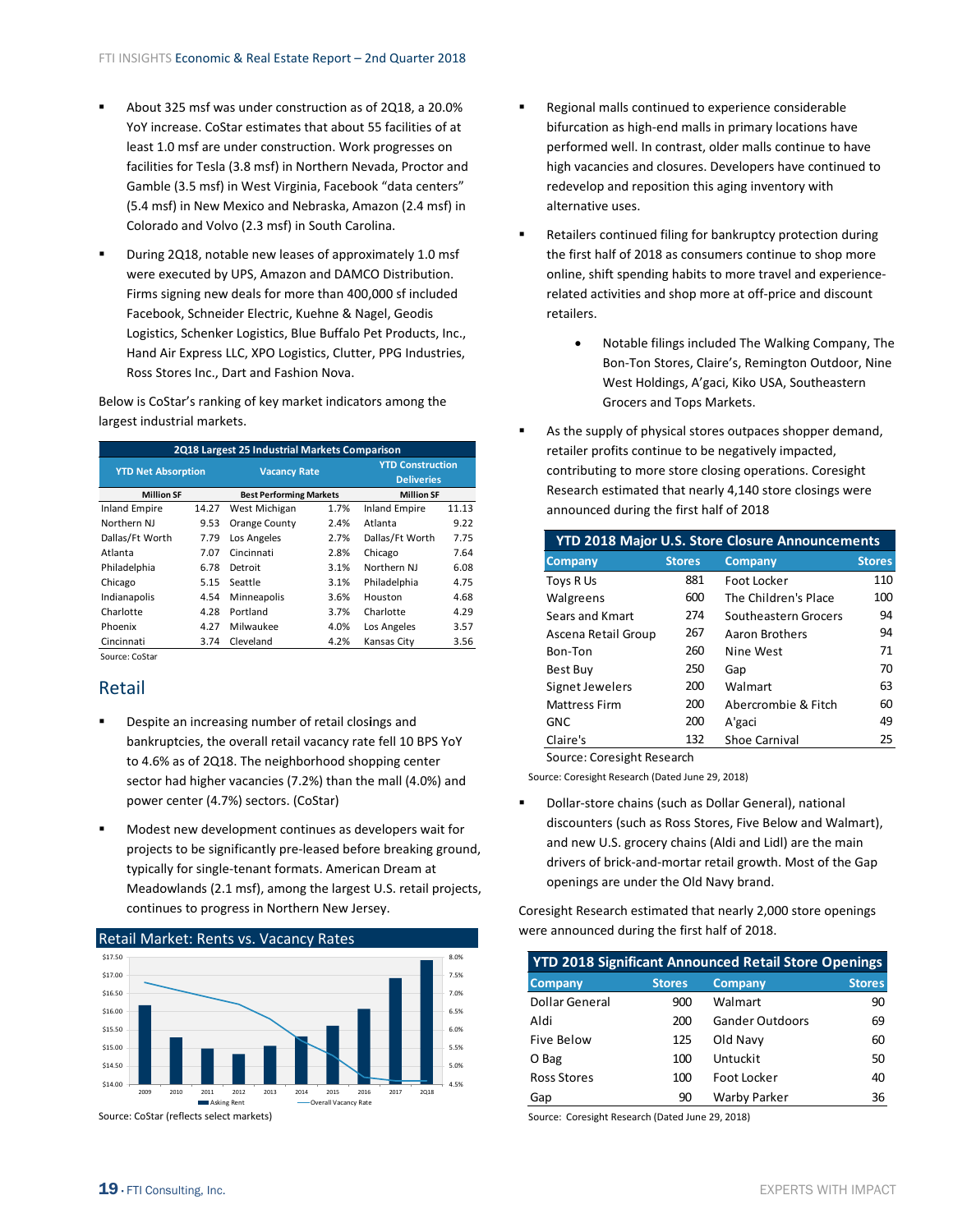## <span id="page-19-0"></span>Apartment

- According to Reis, Inc., the national vacancy rate increased 10 BPS QoQ and 50 BPS YoY to 4.8%, mainly due to new supply being delivered. 69 of out of Reis's top 82 metro areas reported flat or declining occupancies in 2Q18. Vacancies have escalated slowly since bottoming at 3Q16.
- Despite the uptick in available units, average asking and effective rental rates both increased 1.3% QoQ. YoY, Reis, Inc. reported that average asking rental rates increased 3.0%, down from 3.5% at this period last year.
- As steady demand for apartments continues, partly due to the challenges of home ownership, landlord concessions have generally lessened, resulting in higher effective rents.
- Apartment deliveries totaled about 57,000 units during 2Q18, up from 41,560 in the prior quarter. In 2017, approximately 235,300 units were completed to satisfy pent‐ up demand (Reis, Inc.).
- According to RealPage, Inc., the Charlotte market (31.0%) had the highest percentage of inventory growth since 2010. Other markets reporting growth greater than 20.0% during this period included Austin, Nashville, Salt Lake City, San Antonio, Raleigh, Dallas, Seattle and Denver.

![](_page_19_Figure_7.jpeg)

Source: Reis, Inc.

- 2Q18 net absorption totaled nearly 40,400 units, up 11.0% from 1Q18 totals; still, first half of 2018 totals lagged output by 20.0% YoY. (Reis, Inc.) Given the active pipeline currently under construction, an increase in absorption appears likely during the second half of the year.
- Steady demand continues to be driven by downsizing baby boomers, new millennial household formations and existing renters who cannot qualify for a mortgage.
- The divide continues to widen between new, luxury apartment communities, where concessions are common to lure renters, and less‐expensive, class B and C apartment communities that are fully occupied with long waiting lists. Many new households cannot afford the expensive new apartment properties now under construction, which will pose a challenge for property managers.

## **Hotel**

- YoY, Smith Travel Research (STR) reported that hotel occupancies increased 1.1% to 70.2%, the average daily rate increased 2.9% to \$131.02 and RevPAR improved 4.0% to nearly \$92.00. The absolute values in these three primary performance metrics were each the highest STR has ever benchmarked for a second quarter. It was reported that overall numbers benefitted from favorable macroeconomic conditions and steady demand across the travel segments.
	- There were also records set for demand (room‐ nights sold) and supply (room‐nights available). YoY, demand grew at a 3.1% rate versus a 2.0% rise in supply.
- STR reported that June marked the 100th consecutive monthly increase in U.S. RevPAR, which represents the second longest streak after the period between December 1991 through March 2001. RevPAR has generally benefitted from consistently high demand in combination with a lack of significant supply growth.
- According to the latest data from STR, there were about 1,422 U.S. projects, totaling nearly 185,600 rooms, under construction. STR reported that New York had about 12,740 rooms being built, followed by the Orlando (6,980 rooms), Dallas (6,500 rooms), Los Angeles/Long Beach (5,250 rooms) and Nashville (5,200 rooms) markets.

![](_page_19_Figure_17.jpeg)

Lodging Market: RevPAR, ADR & Occupancy

Source: Smith Travel Research

- Of the top 25 markets, San Francisco/San Mateo was the only market to record double‐digit increases in RevPar (+10.4%) and ADR (+10.1%) during 2Q18. Houston saw the biggest increase in occupancy (+4.4%) and second‐largest rise in RevPAR (+9.2%).
- In contrast, Boston reported a slight decline in RevPAR and occupancy rates during 2Q18 and the only quarterly decline in ADR among the top 25 markets.
- In absolute values, New York recorded the highest levels in occupancy (90.0%), ADR (\$274) and RevPAR (\$246) during 2Q18.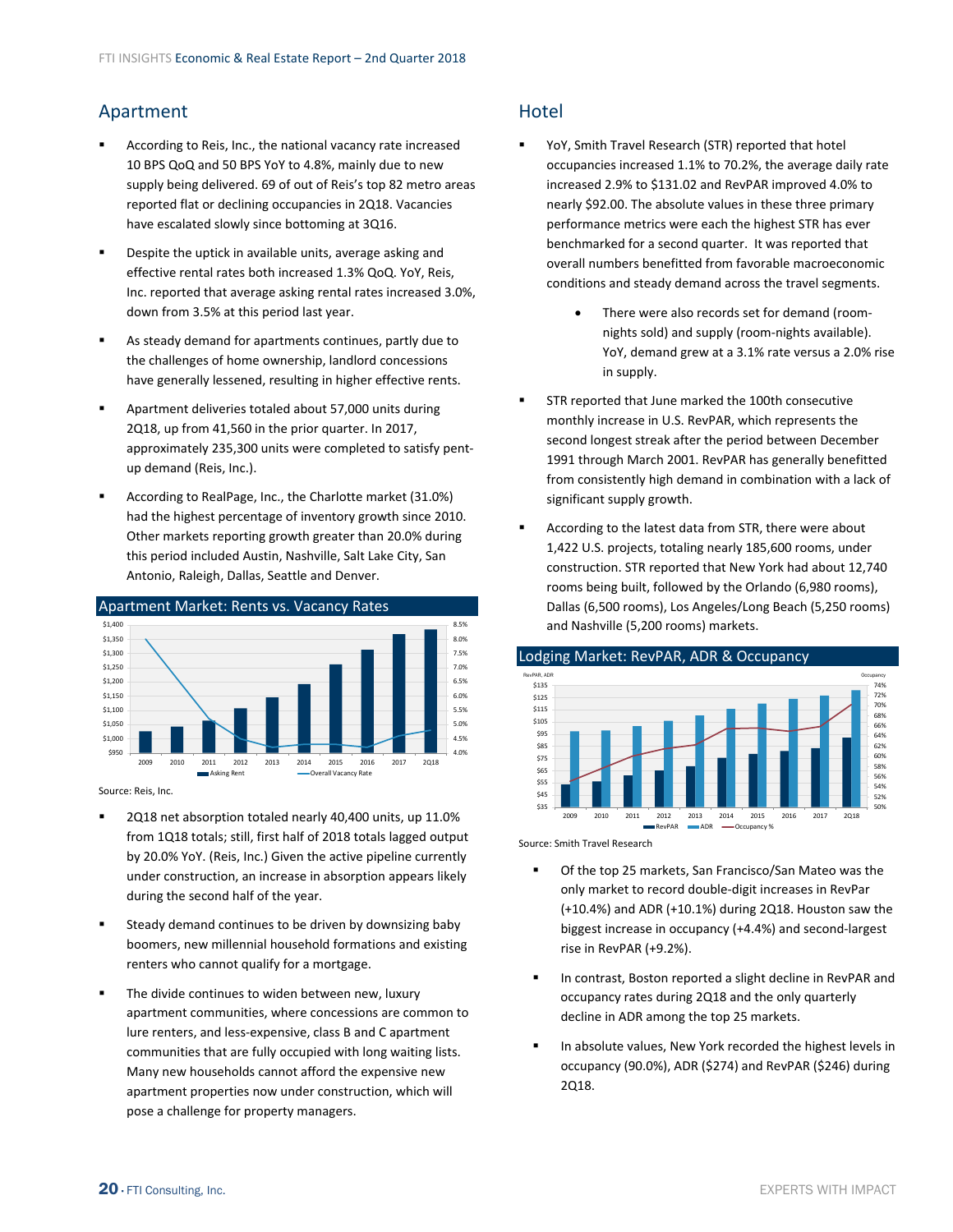## <span id="page-20-0"></span>Forecast

### Economic

- GDP is projected to trend around 3.0% per quarter throughout the remainder of 2018, driven by steady personal consumption expenditures and continued healthy business spending, which have benefitted from the recent tax cuts.
- After the Federal Reserve raised the federal funds rate in June for the second time this year, expectations are for another two hikes during the second half of 2018.
- An unbalanced housing market is expected to persist in the near term as strong demand will continue exceeding tight inventory levels, leading to increased affordability issues for homebuyers.
- Job growth is expected to slow in the upcoming quarters as the labor market trends toward full employment while wage growth is slowly projected to escalate.
- Inflation is expected to ease somewhat throughout the second half of 2018 from June's 2.9% rate.

### General Property

- Spreads between real estate cap rates and interest rates are projected to further compress with additional interest rate hikes.
- Investors will continue exploring secondary and tertiary markets, expanding property acquisition beyond core assets and into niche property sectors to maximize yields.
- The gap between buyer valuations and seller expectations will likely continuing weighing on investment volume despite a large amount of dry powder by investors to spend.
- Steady flows of international capital will move into U.S. CRE assets although increased caution due to political turmoil, interest rate risks, elevated valuations, oversupply (in select markets) will continue as potential headwinds.
- According to Morningstar, CMBS delinquency rates are likely to trend below 2.5% for the remainder of 2018 due to the fast pace of new loan origination and the continued disposal of distressed legacy debt.
- The commercial mortgage lending market is expected to remain favorable to borrowers through the second half of 2018 despite escalating trade tensions and financial market volatility.

## Property Sector

- **Office:** Market fundamentals are expected to remain favorable due in part to the strong national economy. Elevated construction levels are expected to increase vacancies and to limit rental growth in select metropolitan markets. As employers find it more difficult to fill positions in a tight labor market, growth in the sector may be challenged. More tenants are expected to explore suburban and secondary/tertiary locations, where pricing has not appreciated as quickly as within CBD locations.
- **Apartment:** Despite a slowdown in rental growth, market fundamentals will remain desirable. Healthy levels of development will attempt to satisfy pent‐up demand as rising home prices will continue presenting affordability challenges. Increasing millennial household formations, resulting from a strong labor market, and more empty‐nester baby boomers seeking to downsize from owned‐homes into amenity‐filled rentals, will help to drive demand.
- **Retail:** Although rising wages are projected to support steady consumer spending growth, the consolidation and closure of brick‐and‐mortar stores will persist into the foreseeable future. As e‐commerce continues to capture a larger percentage of sales, developers will increasingly reposition and transform older vacant retail assets into new, consumer‐driven venues and mixed‐use projects. Grocery‐ anchored centers, urban street retail in primary locations and national discounters will be among the most coveted product.
- **Industrial:** E‐commerce will continue to drive demand for modern distribution space/fulfillment centers and result in supply chain modernization to deliver products to consumers in the fastest and most efficient way. Strong tenant demand is expected to place upward pressure on rental rates and keep vacancies at historically low levels in the near term. Uncertainty over trade policy could translate into higher costs and needs to be monitored.
- **Hotel:** According to a recent forecast from STR and Tourism Economics, the U.S. hotel industry is expected to continue to post strong performance levels through 2019, driven by steady domestic leisure and business travel, which is projected to increase occupancy and fuel RevPAR and ADR growth. Of concern, escalating labor costs and the continued growth of home‐sharing companies will continue to challenge leading hotel flags.